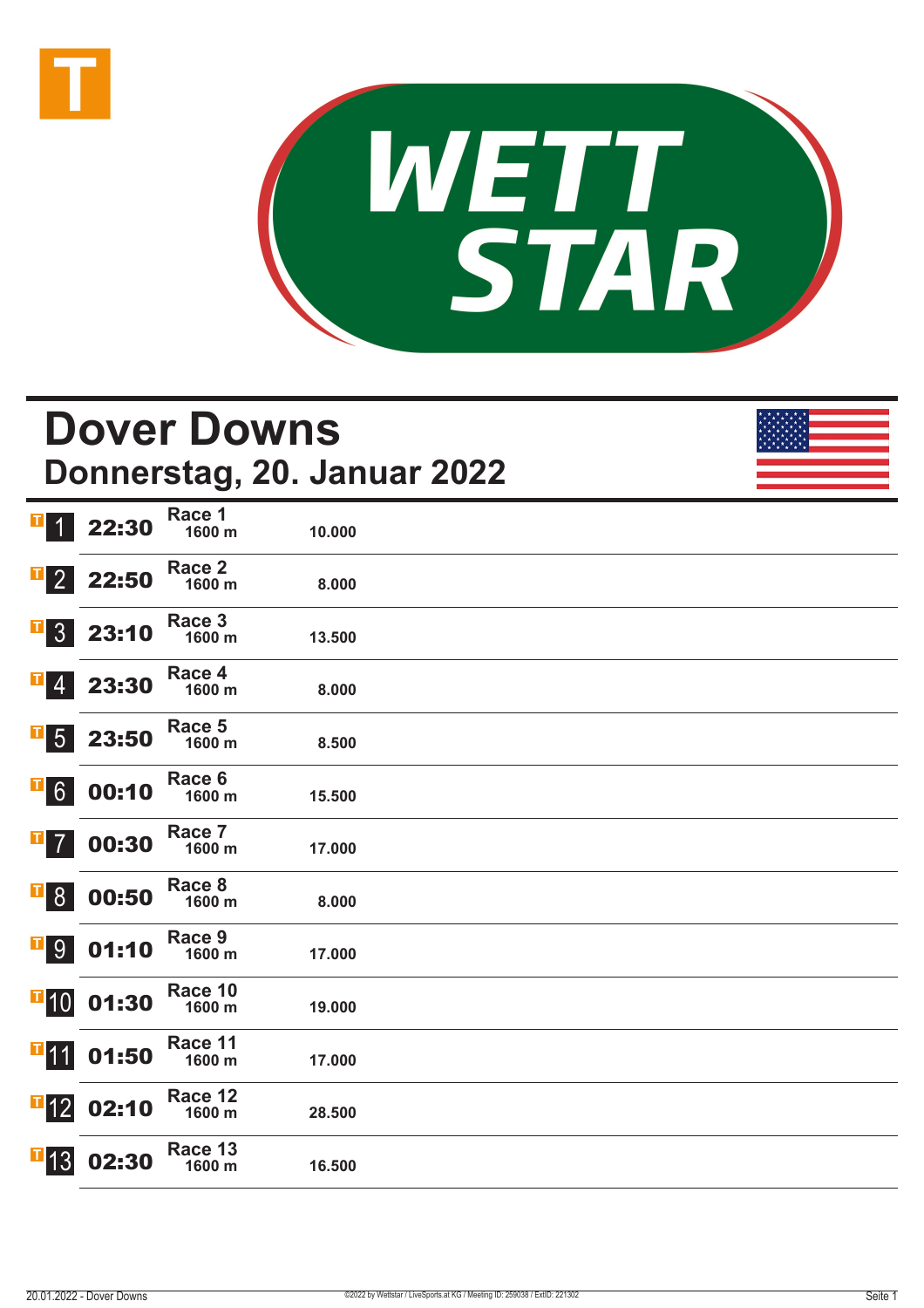| Aidan               | 13 | <b>Boiler Maker</b>      | 6  | <b>Ideal Flip</b>  |    | Mcneil Z Tam       | 8  | Southwind Ozzi          | 12 |
|---------------------|----|--------------------------|----|--------------------|----|--------------------|----|-------------------------|----|
| All Night Party     | 10 | <b>Borntobeshameless</b> | 13 | III Play It Alone  |    | Metallica          | 13 | Sprocket                |    |
| Alta Shelby N       |    | <b>Breakout Session</b>  | 13 | I'm Burlington N   |    | Monty's Play       | 10 | Star Messenger          |    |
| Alwaysshowfaith     |    | Can We Dance             | 8  | Iminurblindspot    |    | Movin' On Up       |    | <b>Stealing Bases</b>   |    |
| American Chrome     | 10 | Candys Image Rocks       |    | Island Of The Sea  |    | Moxley             |    | <b>Stunners Wish</b>    |    |
| American Rock       |    | Capt Jack Hanover        |    | Itaintezbeincheesy |    | Never Say Never N  | 10 | Sugartown               |    |
| Anythingforlove A   |    | Caviart Eden             | 12 | Itsrockandroll A   |    | Not Today          |    | Sweet Sun Daze          |    |
| Archie And Emerson  |    | Comanche Creek           |    | Jackie Moon        |    | Numbered Account   |    | Tabooma                 |    |
| Automatic Dragon    |    | Dogfight                 |    | Ji Flynn           |    | Penzance Hanover   | 12 | Tapped Teen             | 13 |
| Baba O'Riley        | 6  | Doubleagentman           |    | Jk Lucky Charms    |    | Power Of Tell      | 5  | Team Best               |    |
| <b>Balder Son</b>   |    | Downers Delight          |    | Jk Objection       |    | Proper One         |    | Techtopia Hanover       |    |
| Banderbear          |    | Dubious Claim            | 10 | Jk Wildfire        |    | Purple Poet        |    | Tellitlikelynn          |    |
| Beach Demon         |    | Far Better               |    | Jollity            | 13 | Rickybobbynthehaus | 9  | Teton Sunset            |    |
| Better B Swift      | 13 | Feeling Cam Lucky        |    | Justasec N         | 12 | Rockin N Talkin    | 11 | Thatswhatisaid N        |    |
| Betterthanthebeach  |    | Flying Wingard A         | 10 | Keep On Rocking A  | 11 | Rose Run Uriah     | 12 | Three Dragons           |    |
| Bettim Again        |    | Full View                |    | Knight On Ice      |    | Runhappy Ten       |    | <b>Tiger Thompson N</b> |    |
| Bettor In Cash      |    | Game Of Change           |    | Kokanee Seelster   |    | Seal O'Neill       |    | Trojan Banner N         |    |
| <b>Big City Bud</b> |    | Givenupdreaming          |    | Lifetime Delight   |    | See You Tuesday    |    | Tyronsbitoflemon N      |    |
| <b>Bills Fella</b>  |    | Got The Mojo             |    | Lyons Music        |    | Shady's Shark Bait |    | U S Captain             |    |
| Bipbopnallie        |    | Gunslinger Hill          | 10 | Machpheus          |    | Shakespeare        | 13 | Vapour N                |    |
| Bo Mach             | 12 | Henrico                  |    | Major Key          |    | Sicily             | 5  | Voyager                 |    |
| Bodega Bay          |    | <b>Highland Tartan</b>   | 10 | Mcboogitty         |    | Slick Tony         |    | Wager On Me             |    |

### **WANN STARTET IHR JOCKEY / FAHRER...**

| A Toby Lynch Jr<br>Art Stafford Jr<br>Geo. Napolitano Jr<br>Luke Hanners<br>Pat Berry<br><b>Russell Foster</b><br><b>Tyler Davis</b> | 2,3,5,6,7,9,11,12,13<br>3.4.5.7.10.12.13<br>1.2.3.4.5.7.8.9.10.11.12<br>0.2.5.6<br>3.4.13 | Allan Davis<br><b>Barton Dalious</b><br>Jason Lynch<br>Mike Cole<br>Roger Plante Jr<br><b>Tim Tetrick</b><br>Victor Kirby | 3,4,5,6,7,8,10,11,12,13<br>8.10.12<br>2,4,6,8,10,11,13<br>1.9<br>1,2,3,4,5,6,7,8,9,11,12,13<br>1.2.5.9.11 | Anthony Morgan<br>Corey Callahan<br>Jason Thompson<br><b>Montrell Teague</b><br>Ross Wolfenden<br><b>Trae Porter</b> | 1.2.4.5.6.7.8.9.10.11.12<br>1,2,3,5,7,9,10,11,12,13<br>7 13<br>1,3,6,7,8,9,10,11,12,13<br>4.8 |
|--------------------------------------------------------------------------------------------------------------------------------------|-------------------------------------------------------------------------------------------|---------------------------------------------------------------------------------------------------------------------------|-----------------------------------------------------------------------------------------------------------|----------------------------------------------------------------------------------------------------------------------|-----------------------------------------------------------------------------------------------|
|--------------------------------------------------------------------------------------------------------------------------------------|-------------------------------------------------------------------------------------------|---------------------------------------------------------------------------------------------------------------------------|-----------------------------------------------------------------------------------------------------------|----------------------------------------------------------------------------------------------------------------------|-----------------------------------------------------------------------------------------------|

### **WANN STARTET IHR TRAINER...**

| A Bobby Glassmeyer     | 10.12         | A Toby Lynch Jr        |                    | Adrian Wisher     |          | Andrew Stafford         |               |
|------------------------|---------------|------------------------|--------------------|-------------------|----------|-------------------------|---------------|
| Anthony Defrancesco Iv |               | Art Stafford Jr        | 12                 | Arty Foster Jr    | 1,2.5    | <b>Bart Bradley</b>     | 10            |
| <b>Bill Mac Kenzie</b> | 12            | <b>Brooks Gray</b>     |                    | Cad Gregory       |          | Carlo Poliseno          |               |
| Chris Scicluna         |               | Chuck Crissman Jr      | 2,5,6,8,9,10,11,12 |                   |          | Crissy Crissman-Bier    | 3,4,10        |
| Daniel Munson          | 10            | Darren Ferrell         | 2,7                | Darren Taneyhill  | 4,12     | Dylan Davis             | 1,9,11,12     |
| Eddie Dennis           | 1,6           | Eric Davis             |                    | Eric Ell          | 4,6,12   | Gary Ewing              | 5,9,11        |
| Jason Johnson          | . 4           | Jason Lynch            | 10                 | Jason Skinner     | 1,9,13   | Jim King Jr             | 2,5,6,9,11,13 |
| Joseph Columbo         | 2,5,6,8,10,11 | Joseph Hundertpfund Jr | 3,7,13             | Josh Green        | 13       | Joshua Parker           | 5,9,11        |
| <b>Kevin Switzer</b>   |               | Les Givens             |                    | Megan Foster      |          | Michael Davis           |               |
| Michael Hall           |               | Nicholas Callahan      | 2,3                | Nicole Ratledge   |          | Nola Leager             |               |
| Rob Harmon             |               | <b>Robert Reeser</b>   |                    | Robert W Clark    | 3.8      | Ronald Malone           |               |
| Ross Wolfenden         |               | Shea Lare              |                    | Steve Le Blanc    |          | Tim Crissman            |               |
| Timmie Griffith        | 9.11.12.13    | <b>Traci Berry</b>     | 2.3.4.9            | Tvler Davis       | 3,4,7,13 | Vince Copeland          | 13            |
| W Bart Dalious         |               | <b>Wayne Givens</b>    | 5,7,8,10,11,13     |                   |          | <b>Willard Reynolds</b> |               |
| <b>William Andrews</b> |               | <b>William Bright</b>  | 5                  | William F Moffett | 13       | William Wagenhoffer     |               |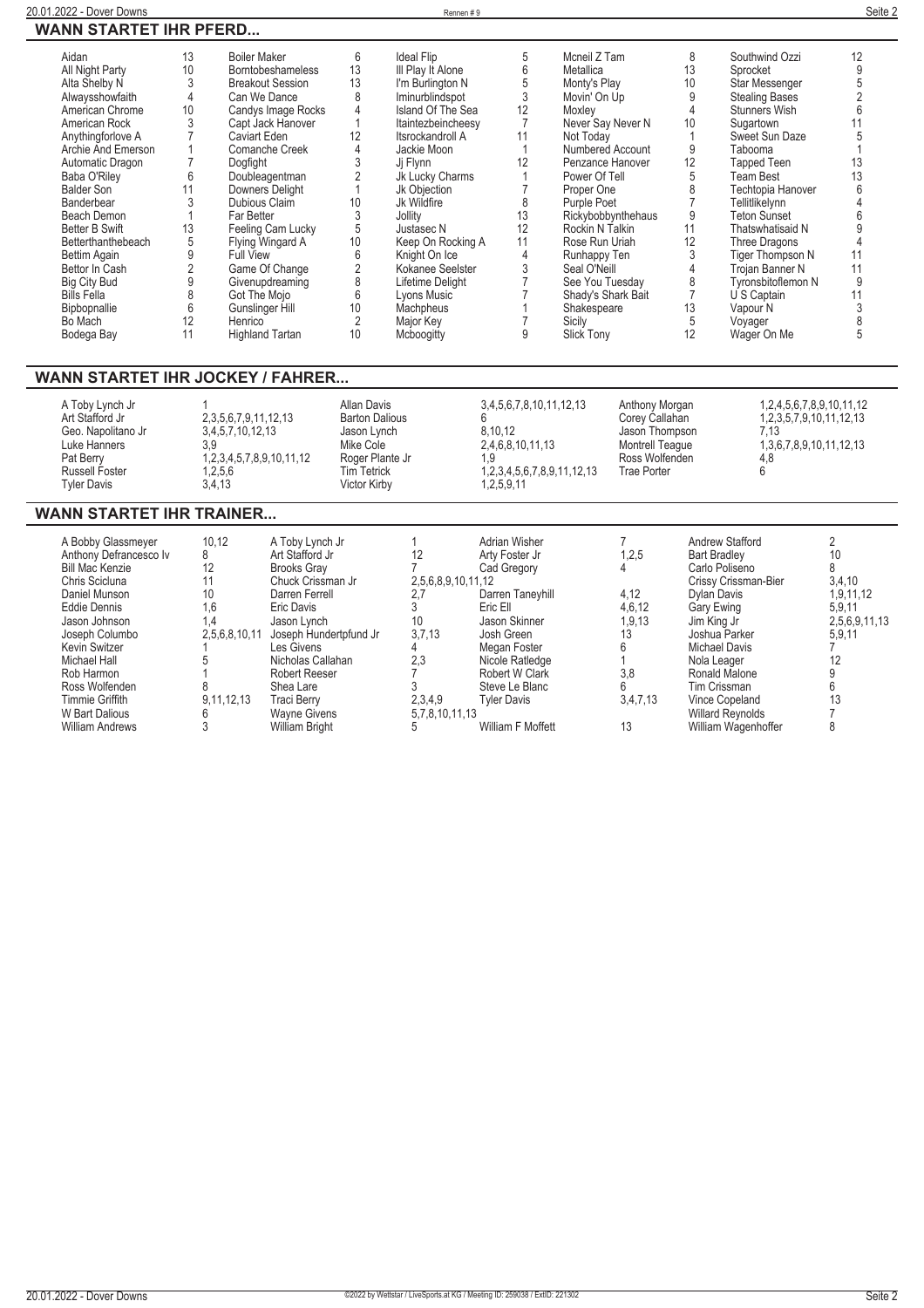|      |                                                     | 20.01.2022 - Dover Downs                                                                                                                       |                             | Rennen#1                                                                                                                                                                                       | Seite 3 |
|------|-----------------------------------------------------|------------------------------------------------------------------------------------------------------------------------------------------------|-----------------------------|------------------------------------------------------------------------------------------------------------------------------------------------------------------------------------------------|---------|
|      | $\boxed{\mathbf{T}}$<br>22:30                       | 1600 m<br>10.000                                                                                                                               | Race 1<br>Rennpreis: 10.000 | WINNERS OF 4 RACES LIFE (W/OF 6 N/E) FOR NW OF A RACE LAST 2 STARTS 5 (DSBF 6) YEAR OLDS & UNDER NO. 9 STARTS<br>FROM 2ND TIER Driver Choices: Russell Foster 4 over 5 Corey Callahan 3 over 7 |         |
| 1600 |                                                     |                                                                                                                                                |                             |                                                                                                                                                                                                |         |
|      | 68.0                                                | <b>Archie And Emerson</b><br>4j. rotbraun W (Delmarvalous - Shady Sabrina<br>Trainer: Kevin Switzer<br>Besitzer: Kdk Standardbreds, Harringto  |                             |                                                                                                                                                                                                |         |
|      | ML: 11,0                                            | Roger Plante Jr                                                                                                                                |                             |                                                                                                                                                                                                |         |
|      | 65.8                                                | <b>Capt Jack Hanover</b><br>4j. rotbraun W (Captaintreacherous - Current<br>Trainer: Eddie Dennis<br>Besitzer: E& K Stb Inc, Harrington, De; J |                             |                                                                                                                                                                                                |         |
|      | $\mathbf{r}$ $\mathbf{r}$ $\mathbf{r}$ $\mathbf{r}$ | <b>Montrell Teague</b>                                                                                                                         |                             |                                                                                                                                                                                                |         |

| 65.8                 | <b>HULLOL LUGIO DUILIO</b><br>Besitzer: E& K Stb Inc, Harrington, De; J                                                                                    |  |
|----------------------|------------------------------------------------------------------------------------------------------------------------------------------------------------|--|
| ML: 45,0             | <b>Montrell Teague</b>                                                                                                                                     |  |
| 3<br>74.8            | <b>Tabooma</b><br>4j. rotbraun W (Always A Virgin - Walstan's La<br>Trainer: Dylan Davis<br>Besitzer: Michael Casalino Jr, Freehold,                       |  |
| ML: 55,0             | <b>Corey Callahan</b>                                                                                                                                      |  |
| 4<br>77.1            | <b>Downers Delight</b><br>4j. grau W (Bettor's Delight - Astrmowin)<br>Trainer: Jason Johnson<br>Besitzer: Michael J West, Middletown, D                   |  |
| ML: 35,0             | <b>Russell Foster</b>                                                                                                                                      |  |
| 5<br>72.6            | <b>Machpheus</b><br>5j. rotbraun W (Mach Three - Cc Kloe)<br>Trainer: Arty Foster Jr<br>Besitzer: Arty Foster Jr, Harrington, De                           |  |
| ML: 9,0              | <b>Pat Berry</b>                                                                                                                                           |  |
| 6<br>79.4            | <b>Beach Demon</b><br>5j. rotbraun W (Sunshine Beach - Yoselin Seel<br>Trainer: Nicole Ratledge<br>Besitzer: Crissman Inc, Dover, De; Nicol                |  |
| ML: 13,0             | <b>Anthony Morgan</b>                                                                                                                                      |  |
| 72.6                 | <b>Jk Lucky Charms</b><br>5j. rotbraun W (Sweet Lou - Bet On Luck)<br>Trainer: Jason Skinner<br>Besitzer: Joan H Dalphon, Smyrna, De;                      |  |
| ML: 13,0             | <b>Tim Tetrick</b>                                                                                                                                         |  |
| 8<br>90.7            | Not Today<br>4j. rotbraun W (Art Major - Wenditions)<br>Trainer: A Toby Lynch Jr<br>Besitzer: Alton E Lynch Jr Inc, Delmar,                                |  |
| ML: 16,0             | A Toby Lynch Jr                                                                                                                                            |  |
| 9<br>81.6            | <b>Jackie Moon</b><br>4j. rotbraun W (Racing Hill - Hello Grin)<br>Trainer: Rob Harmon<br>Besitzer: Anthony J Hill, Wilmington, De;<br><b>Victor Kirby</b> |  |
| ML: 7,0<br>Ergebnis: | Quoten:                                                                                                                                                    |  |
|                      |                                                                                                                                                            |  |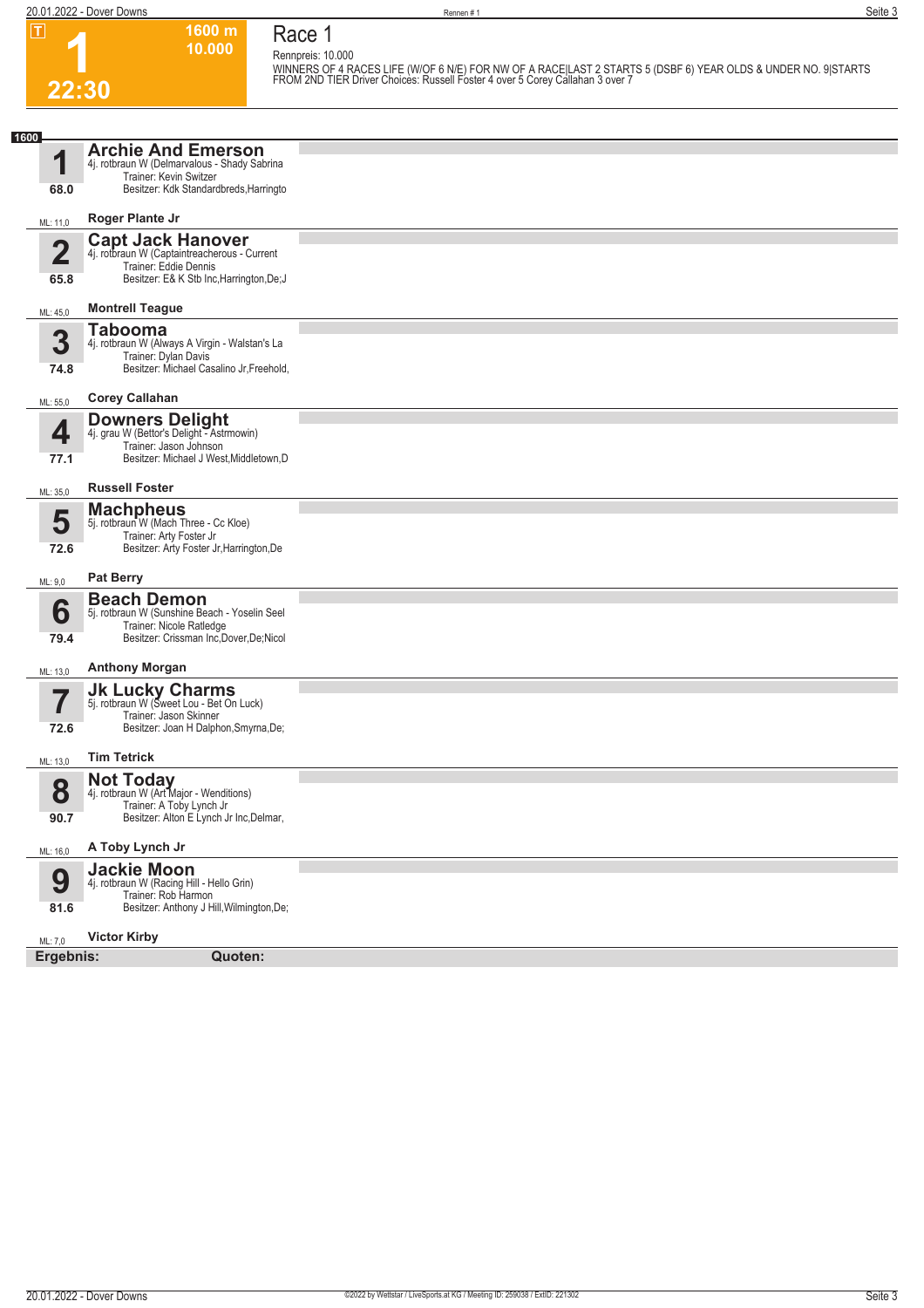### **Race 2 Rennpreis: 8.000**

**1600 m 8.000** 

**2 22:50**

**WINNERS OF 2 RACES (W/OF 9 N/E) FOR A CLAIMING PRICE|OF \$15,000 5-YEAR-OLDS AND UNDER Driver Choices: Tim|Tetrick 3 over 7 No. 1 Win Not Lou - 1st Time Lasix No. 5 Henrico - 1st Time Lasix** 

| 1600                            |                                                                                                                                                  |  |
|---------------------------------|--------------------------------------------------------------------------------------------------------------------------------------------------|--|
| И                               | <b>Win Not Lou</b><br>5j. rotbraun W (Sweet Lou - Art Obsession)<br>Trainer: Traci Berry                                                         |  |
| 72.6                            | Besitzer: Andrew R Glassmeyer, Dover,                                                                                                            |  |
| ML: 13,0                        | <b>Pat Berry</b>                                                                                                                                 |  |
| $\overline{\mathbf{2}}$<br>72.6 | <b>Bettor In Cash</b><br>5j. rotbraun W (Bettor's Delight - Paid In Cash)<br>Trainer: Andrew Stafford<br>Besitzer: Shannon R Stafford, Harringto |  |
| ML: 13,0                        | <b>Art Stafford Jr</b>                                                                                                                           |  |
| 3<br>72.6                       | <b>Doubleagentman</b><br>5j. grau W (Bettor's Delight - Double Creme)<br>Trainer: Chuck Crissman Jr<br>Besitzer: David R Hamm, Dagsboro, De;     |  |
| ML: 35,0                        | <b>Tim Tetrick</b>                                                                                                                               |  |
| 4<br>77.1                       | <b>Watch My Beverage</b><br>4j. rotbraun W (He's Watching - Bon Ton Hano<br>Trainer: Joseph Columbo<br>Besitzer: George& Tina Dennis Racing,     |  |
| ML: 11,0                        | <b>Mike Cole</b>                                                                                                                                 |  |
| 5<br>79.4                       | <b>Henrico</b><br>4j. rotbraun W (Delmarvalous - Blue Moon Arti<br>Trainer: Darren Ferrell<br>Besitzer: Darren E Ferrell, Delmar, Md             |  |
| ML: 45,0                        | <b>Anthony Morgan</b>                                                                                                                            |  |
| 6<br>77.1                       | <b>Game Of Change</b><br>5j. rotbraun W (Bettor's Delight - O Narutac Ka<br>Trainer: Arty Foster Jr<br>Besitzer: Arty Foster Jr, Harrington, De  |  |
| ML: 9,0                         | <b>Russell Foster</b>                                                                                                                            |  |
| 81.6                            | Stealing Bases<br>4. grau S (Roddy's Bags Again - End To End<br>Trainer: Jim King Jr<br>Besitzer: Jo Ann Looney-King, Harringt                   |  |
| ML: 55,0                        | <b>Victor Kirby</b>                                                                                                                              |  |
| 8<br>74.8                       | <b>Z's Dream</b><br>4j. rotbraun W (Dream Away - Eastwood Auror<br>Trainer: Nicholas Callahan<br>Besitzer: Leonard R Hubbard, Cambrid            |  |
| ML: 7,0                         | <b>Corey Callahan</b>                                                                                                                            |  |
| Ergebnis:                       | Quoten:                                                                                                                                          |  |
|                                 |                                                                                                                                                  |  |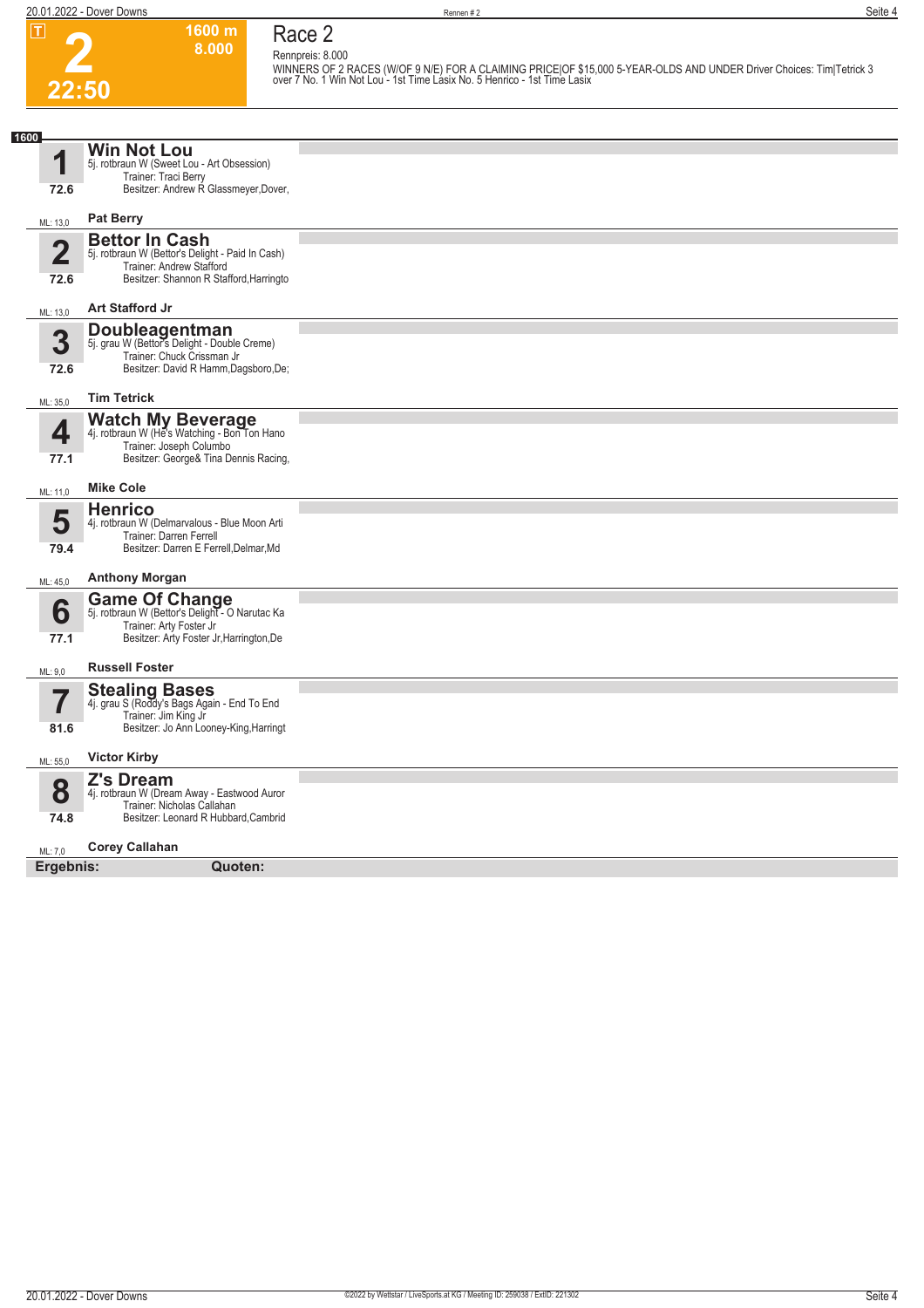**1600 m 13.500**  **Race 3**



#### **Rennpreis: 13.500 CLAIMING PRICE \$17,500 NO. 9 STARTS FROM 2ND TIER|Driver Choices: Tim Tetrick 2 over 5 Corey Callahan 6 over|3 - Allan Davis 4 over 9**

| 1600                     |                                                                      |  |
|--------------------------|----------------------------------------------------------------------|--|
|                          | Iminurblindspot                                                      |  |
| 4                        | 8j. rotbraun W (Bettor's Delight - Armbro Tussl                      |  |
|                          | Trainer: Crissy Crissman-Bier                                        |  |
| 72.6                     | Besitzer: Wade V Wyatt, Dover, De; Chri                              |  |
|                          |                                                                      |  |
| ML: 35,0                 | Geo. Napolitano Jr                                                   |  |
|                          |                                                                      |  |
| $\overline{2}$           | <b>American Rock</b><br>10j. rotbraun W (Rocknroll Hanover - Mrs Ame |  |
|                          | Trainer: Eric Davis                                                  |  |
| 72.6                     | Besitzer: Eric E Davis, Hartly, De                                   |  |
|                          |                                                                      |  |
| ML: 7,0                  | <b>Tim Tetrick</b>                                                   |  |
|                          |                                                                      |  |
| 3                        | <b>Kokanee Seelster</b>                                              |  |
|                          | 9j. grau W (Camluck - Kiddie Cocktail)                               |  |
| 65.8                     | Trainer: Robert W Clark<br>Besitzer: Tina K Clark, Milford, De       |  |
|                          |                                                                      |  |
|                          | <b>Montrell Teague</b>                                               |  |
| ML: 16,0                 |                                                                      |  |
|                          | <b>Far Better</b>                                                    |  |
| 4                        | 5j. rotbraun W (Bettor's Delight - Lets Head Ou                      |  |
|                          | Trainer: Joseph Hundertpfund Jr                                      |  |
| 74.8                     | Besitzer: William L Sartin, Bear, De                                 |  |
|                          |                                                                      |  |
| ML: 13,0                 | <b>Allan Davis</b>                                                   |  |
|                          | <b>Dogfight</b>                                                      |  |
| 5                        | 6j. rotbraun W (Sweet Lou - Southwind Vanna)                         |  |
|                          | Trainer: Shea Lare                                                   |  |
| 72.6                     | Besitzer: Shea Lare, Harrington, De                                  |  |
|                          |                                                                      |  |
| ML: 55,0                 | Art Stafford Jr                                                      |  |
|                          | <b>Banderbear</b>                                                    |  |
| 6                        | 8j. grau W (Big Bad John - Wildfire Princess)                        |  |
|                          | Trainer: Nicholas Callahan                                           |  |
| 74.8                     | Besitzer: Breakaway Racing, Greenwoo                                 |  |
|                          |                                                                      |  |
| ML: 9,0                  | <b>Corey Callahan</b>                                                |  |
|                          |                                                                      |  |
| $\overline{\phantom{a}}$ | Alta Shelby N<br>8j. rotbraun W (Mach Three - La Joconde)            |  |
|                          | Trainer: William Andrews                                             |  |
| 83.9                     | Besitzer: Trudy J Hite, Coal Center, Pa                              |  |
|                          |                                                                      |  |
| ML: 45,0                 | <b>Luke Hanners</b>                                                  |  |
|                          |                                                                      |  |
|                          | <b>Vapour N</b>                                                      |  |
| 8                        | 13j. rotbraun W (Jereme's Jet - Enjoy)<br>Trainer: Traci Berry       |  |
| 72.6                     | Besitzer: J Craparotta& P Berry Racing                               |  |
|                          |                                                                      |  |
|                          | <b>Pat Berry</b>                                                     |  |
| ML: 13,0                 |                                                                      |  |
|                          | Runhappy Ten<br>6j. rotbraun W (Pet Rock - Sister Jj)                |  |
| 9                        |                                                                      |  |
|                          | Trainer: Tyler Davis                                                 |  |
| 86.2                     | Besitzer: Tyler Edward Davis, Smyrna,                                |  |
|                          |                                                                      |  |
| ML: 11,0                 | <b>Tyler Davis</b>                                                   |  |
| Ergebnis:                | Quoten:                                                              |  |
|                          |                                                                      |  |
|                          |                                                                      |  |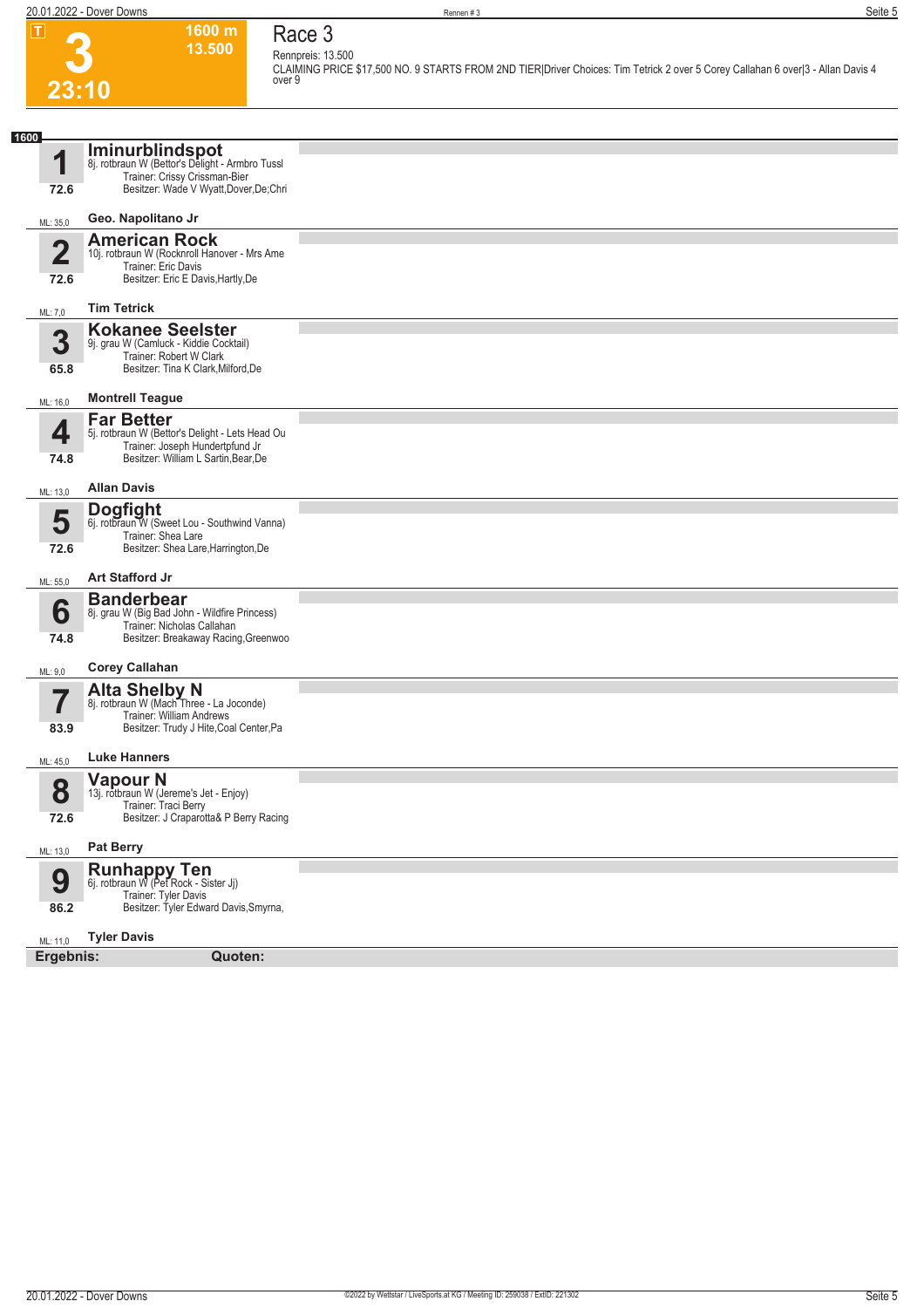**1600 m 8.000** 



## **Race 4 Rennpreis: 8.000**

**WINNERS OF 2 RACES (W/OF 9 N/E) FOR A CLAIMING PRICE|OF \$15,000 5-YEAR-OLDS AND UNDER Driver Choices: Tim|Tetrick 6 over 1 Allan Davis 7 over 5** 

| 1600                   |                                                                                                                                                                  |  |
|------------------------|------------------------------------------------------------------------------------------------------------------------------------------------------------------|--|
| 1<br>79.4              | <b>Comanche Creek</b><br>5j. grau W (He's Watching - Pebble Creek)<br>Trainer: Cad Gregory<br>Besitzer: L& L Stables, Springfield, Oh                            |  |
| ML: 9,0                | <b>Anthony Morgan</b>                                                                                                                                            |  |
| $\overline{2}$<br>72.6 | <b>Alwaysshowfaith</b><br>4j. grau W (Always A Virgin - Show Faith)<br>Trainer: Eric Ell<br>Besitzer: William Kenneth Wood, Dento                                |  |
| ML: 55,0               | Geo. Napolitano Jr                                                                                                                                               |  |
| 3<br>77.1              | Three Dragons<br>5j. rotbraun W (Mach Three - Kays Dragon La<br>Trainer: Jason Johnson<br>Besitzer: Michael J West, Middletown, D                                |  |
| ML: 7,0                | <b>Mike Cole</b>                                                                                                                                                 |  |
| 4<br>83.9              | <b>Moxley</b><br>5j. grau W (Sir Luck - Creme Fraiche)<br>Trainer: Crissy Crissman-Bier<br>Besitzer: Wade V Wyatt, Dover, De                                     |  |
| ML: 13,0               | <b>Ross Wolfenden</b>                                                                                                                                            |  |
| 5<br>86.2              | <b>Tellitlikelynn</b><br>4j. rotbraun W (Tellitlikeitis - Jd's Lady Lynn)<br>Trainer: Tyler Davis<br>Besitzer: Tyler Edward Davis, Smyrna,<br><b>Tyler Davis</b> |  |
| ML: 11,0               |                                                                                                                                                                  |  |
| 6<br>72.6              | <b>Seal O'Neill</b><br>4j. braungra W (Rockin Image - Silveresque)<br>Trainer: Darren Taneyhill<br>Besitzer: Mark J Jakubik, West Seneca,                        |  |
| ML: 45,0               | <b>Tim Tetrick</b>                                                                                                                                               |  |
| ſ<br>74.8              | <b>Candys Image Rocks</b><br>5j. rotbraun W (Rockin Image - Cantankerous)<br><b>Trainer: Les Givens</b><br>Besitzer: Legacy Racing Of De Inc, Sea                |  |
| ML: 35,0               | <b>Allan Davis</b>                                                                                                                                               |  |
| 8<br>72.6              | <b>Knight On Ice</b><br>4j. rotbraun W (Pet Rock - Relot)<br>Trainer: Traci Berry<br>Besitzer: Tlb Racing Llc, Harrington, De                                    |  |
| ML: 13,0               | <b>Pat Berry</b>                                                                                                                                                 |  |
| Ergebnis:              | Quoten:                                                                                                                                                          |  |
|                        |                                                                                                                                                                  |  |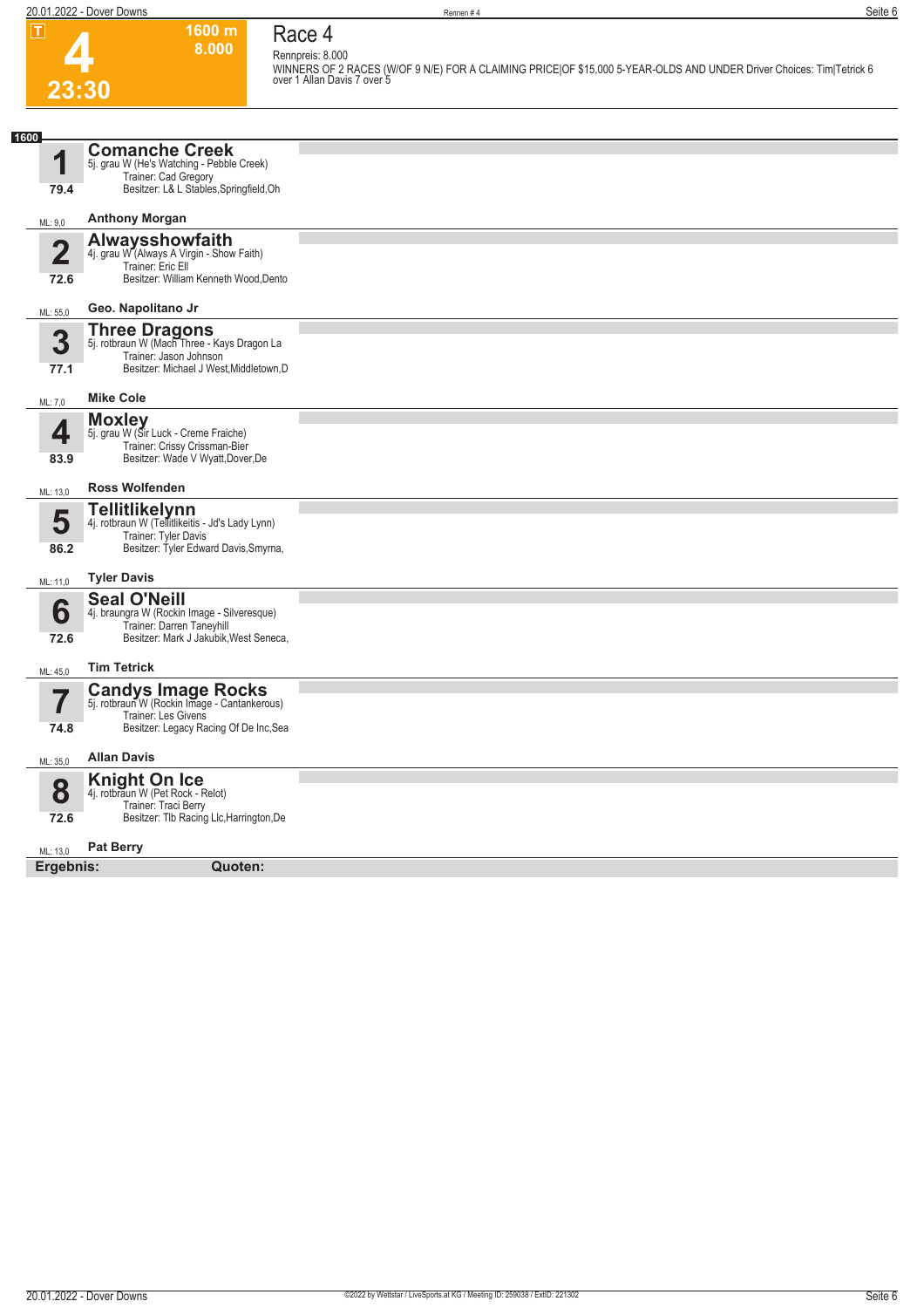**1600 m 8.500** 

**Race 5 Rennpreis: 8.500**

**NW \$7,251 (DE \$8,401) LAST 5 STARTS NO. 9 STARTS FROM|2ND TIER Driver Choices: George Napolitano Jr 1 over 3** 

## **5 23:50**

| 1600<br>1<br>72.6<br>ML: 13,0<br>$\overline{2}$<br>74.8<br>ML: 35,0<br>3<br>74.8<br>ML: 16,0 | <b>Wager On Me</b><br>6j. grau W (Bettor's Delight - Ravishnmasterpi<br>Trainer: Joseph Columbo<br>Besitzer: George& Tina Dennis Racing,<br>Geo. Napolitano Jr<br><b>Betterthanthebeach</b><br>5j. rotbraun H (Somebeachsomewhere - My Lit<br>Trainer: Chuck Crissman Jr<br>Besitzer: Evm Racing Llc, Middletown, D<br><b>Allan Davis</b><br>Feeling Cam Lucky<br>10j. rotbraun W (Camluck - Feel Life)<br><b>Trainer: Michael Hall</b><br>Besitzer: P T Stable, Brick, Nj<br><b>Corey Callahan</b><br><b>Power Of Tell</b><br>5j. grau W (Tellitlikeitis - Power Of Presence)<br>Trainer: William Bright |                                      |             |                      |                                                                |                                                                                                                               |
|----------------------------------------------------------------------------------------------|-----------------------------------------------------------------------------------------------------------------------------------------------------------------------------------------------------------------------------------------------------------------------------------------------------------------------------------------------------------------------------------------------------------------------------------------------------------------------------------------------------------------------------------------------------------------------------------------------------------|--------------------------------------|-------------|----------------------|----------------------------------------------------------------|-------------------------------------------------------------------------------------------------------------------------------|
|                                                                                              |                                                                                                                                                                                                                                                                                                                                                                                                                                                                                                                                                                                                           |                                      |             |                      |                                                                |                                                                                                                               |
|                                                                                              |                                                                                                                                                                                                                                                                                                                                                                                                                                                                                                                                                                                                           |                                      |             |                      |                                                                |                                                                                                                               |
|                                                                                              |                                                                                                                                                                                                                                                                                                                                                                                                                                                                                                                                                                                                           |                                      |             |                      |                                                                |                                                                                                                               |
|                                                                                              |                                                                                                                                                                                                                                                                                                                                                                                                                                                                                                                                                                                                           |                                      |             |                      |                                                                |                                                                                                                               |
|                                                                                              |                                                                                                                                                                                                                                                                                                                                                                                                                                                                                                                                                                                                           |                                      |             |                      |                                                                |                                                                                                                               |
|                                                                                              |                                                                                                                                                                                                                                                                                                                                                                                                                                                                                                                                                                                                           |                                      |             |                      |                                                                |                                                                                                                               |
|                                                                                              |                                                                                                                                                                                                                                                                                                                                                                                                                                                                                                                                                                                                           |                                      |             |                      |                                                                |                                                                                                                               |
|                                                                                              |                                                                                                                                                                                                                                                                                                                                                                                                                                                                                                                                                                                                           |                                      |             |                      |                                                                |                                                                                                                               |
| 4                                                                                            |                                                                                                                                                                                                                                                                                                                                                                                                                                                                                                                                                                                                           |                                      |             |                      |                                                                |                                                                                                                               |
| 72.6                                                                                         | Besitzer: Dawn D Webb, Milford, De; Will                                                                                                                                                                                                                                                                                                                                                                                                                                                                                                                                                                  |                                      |             |                      |                                                                |                                                                                                                               |
| ML: 55,0                                                                                     | <b>Pat Berry</b>                                                                                                                                                                                                                                                                                                                                                                                                                                                                                                                                                                                          |                                      |             |                      |                                                                |                                                                                                                               |
| 5                                                                                            | <b>Star Messenger</b>                                                                                                                                                                                                                                                                                                                                                                                                                                                                                                                                                                                     | 24.11 Flmd                           | 5           | 1600                 | 1.5 Ouellette Luc R                                            | Rebelteen, Seastar, Buddhabluechip                                                                                            |
|                                                                                              | 11j. rotbraun W (Jereme's Jet - Manhattan Kill<br>Trainer: Gary Ewing                                                                                                                                                                                                                                                                                                                                                                                                                                                                                                                                     | 01.11 Wdb                            | 4           | 1600                 | 20,3 Ouellette Luc R                                           | Majorstarlight, Vegasrich, Poppopjoe                                                                                          |
| 79.4                                                                                         | Besitzer: Gary E Ewing, Easton, Md<br><b>Anthony Morgan</b>                                                                                                                                                                                                                                                                                                                                                                                                                                                                                                                                               | 25.10 Wdb<br>09.10 Moh<br>06.07 Geod | 6<br>3<br>3 | 1600<br>1600<br>1600 | 66.7 Ouellette Luc R<br>Ouellette Luc R<br>7,2 Ouellette Luc R | Italianrebel, Royalashton, Princeclyde<br>Borntodream, Blissfullbells, Starmessenger<br>Luckyking, Wacobruiser, Starmessenger |
| ML: 11,0                                                                                     | <b>Sicily</b>                                                                                                                                                                                                                                                                                                                                                                                                                                                                                                                                                                                             |                                      |             |                      |                                                                |                                                                                                                               |
| 6                                                                                            | 10j. rotbraun W (Art Major - Capri Hanover)<br>Trainer: Wayne Givens                                                                                                                                                                                                                                                                                                                                                                                                                                                                                                                                      |                                      |             |                      |                                                                |                                                                                                                               |
| 81.6                                                                                         | Besitzer: Legacy Racing Of De Inc, Sea                                                                                                                                                                                                                                                                                                                                                                                                                                                                                                                                                                    |                                      |             |                      |                                                                |                                                                                                                               |
| ML: 45,0                                                                                     | <b>Victor Kirby</b>                                                                                                                                                                                                                                                                                                                                                                                                                                                                                                                                                                                       |                                      |             |                      |                                                                |                                                                                                                               |
| 7                                                                                            | I'm Burlington N<br>7j. rotbraun W (American Ideal - Last Port Of                                                                                                                                                                                                                                                                                                                                                                                                                                                                                                                                         |                                      |             |                      |                                                                |                                                                                                                               |
| 72.6                                                                                         | Trainer: Joshua Parker<br>Besitzer: Nanticoke Rcg, Sfrd, De; J Park                                                                                                                                                                                                                                                                                                                                                                                                                                                                                                                                       |                                      |             |                      |                                                                |                                                                                                                               |
| ML: 7,0                                                                                      | Art Stafford Jr                                                                                                                                                                                                                                                                                                                                                                                                                                                                                                                                                                                           |                                      |             |                      |                                                                |                                                                                                                               |
|                                                                                              | <b>Sweet Sun Daze</b>                                                                                                                                                                                                                                                                                                                                                                                                                                                                                                                                                                                     |                                      |             |                      |                                                                |                                                                                                                               |
| 8                                                                                            | 8j. rotbraun W (Bettor's Delight - Sweet Work<br>Trainer: Arty Foster Jr                                                                                                                                                                                                                                                                                                                                                                                                                                                                                                                                  |                                      |             |                      |                                                                |                                                                                                                               |
| 77.1                                                                                         | Besitzer: Arty Foster Jr, Harrington, De                                                                                                                                                                                                                                                                                                                                                                                                                                                                                                                                                                  |                                      |             |                      |                                                                |                                                                                                                               |
| ML: 13,0                                                                                     | <b>Russell Foster</b>                                                                                                                                                                                                                                                                                                                                                                                                                                                                                                                                                                                     |                                      |             |                      |                                                                |                                                                                                                               |
| 9<br>72.6                                                                                    | <b>Ideal Flip</b><br>7j. rotbraun W (Western Ideal - Flip For Love)<br>Trainer: Jim King Jr<br>Besitzer: Rbh Ventures Inc.New York.N                                                                                                                                                                                                                                                                                                                                                                                                                                                                      |                                      |             |                      |                                                                |                                                                                                                               |
|                                                                                              |                                                                                                                                                                                                                                                                                                                                                                                                                                                                                                                                                                                                           |                                      |             |                      |                                                                |                                                                                                                               |
| ML: 9,0<br>Ergebnis:                                                                         | <b>Tim Tetrick</b><br>Quoten:                                                                                                                                                                                                                                                                                                                                                                                                                                                                                                                                                                             |                                      |             |                      |                                                                |                                                                                                                               |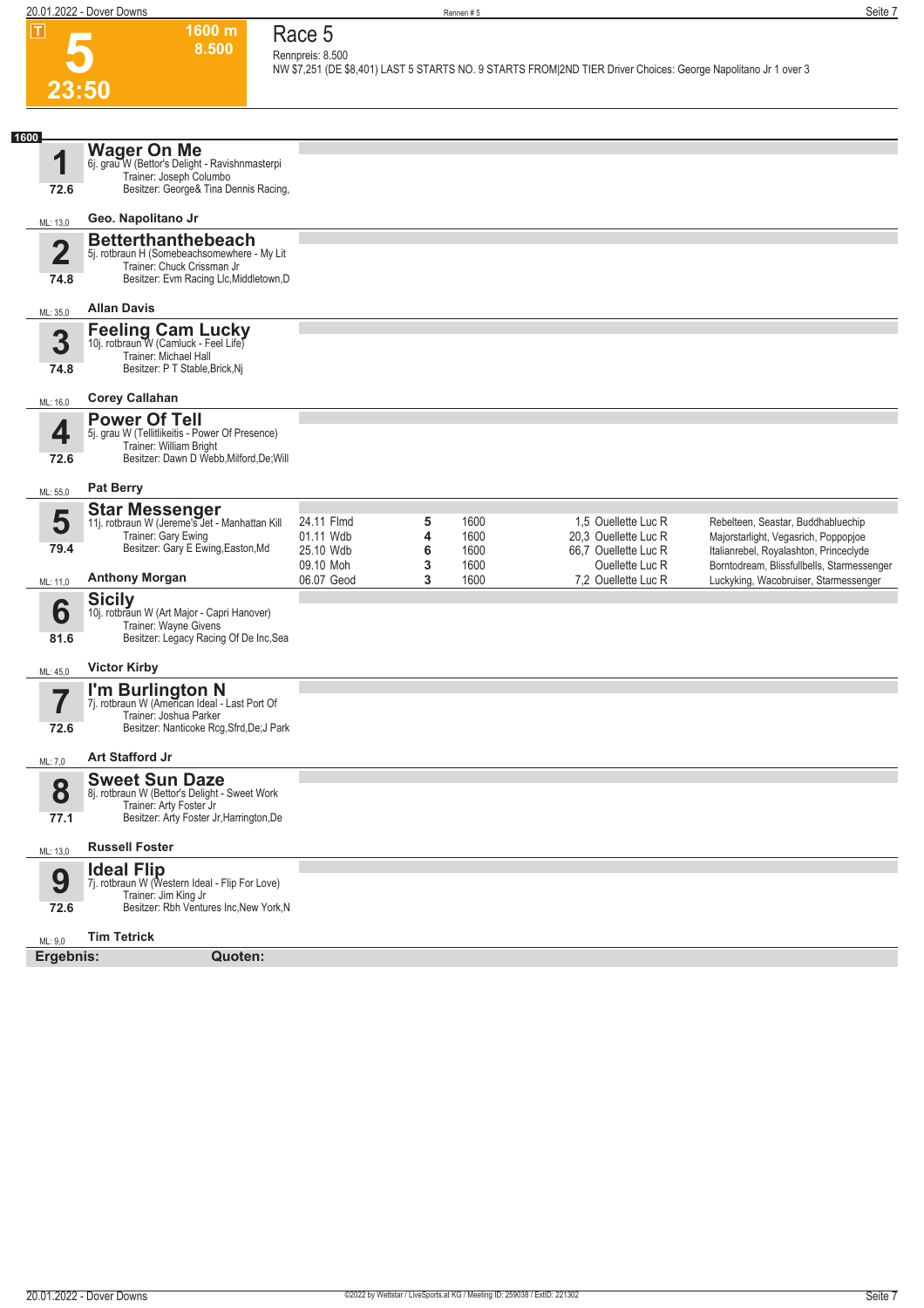**1600 m 15.500** 

**Race 6 Rennpreis: 15.500**

**WINNERS OF 6 RACES LIFE (W/OF 9 N/E) 5 YEAR OLDS &|UNDER NO. 9 STARTS FROM 2ND TIER Driver Choices:** 

# **6 00:10**

| 1600<br>1               | <b>Bipbopnallie</b><br>5j. rotbraun W (Artspeak - Lauren's San)                                  |  |
|-------------------------|--------------------------------------------------------------------------------------------------|--|
|                         | Trainer: Steve Le Blanc                                                                          |  |
| 74.8                    | Besitzer: Leblanc Racing Inc, Felton, De                                                         |  |
| ML: 45,0                | <b>Allan Davis</b>                                                                               |  |
|                         | III Play It Alone                                                                                |  |
| $\overline{\mathbf{2}}$ | 5j. rotbraun W (Somebeachsomewhere - Its N<br>Trainer: Eddie Dennis                              |  |
| 86.2                    | Besitzer: Amy J Simpson, Harrington, D                                                           |  |
| ML: 13,0                | <b>Trae Porter</b>                                                                               |  |
| 3                       | <b>Got The Mojo</b>                                                                              |  |
|                         | 5j. grau W (Sportswriter - Miss Mojo)<br>Trainer: Eric Ell                                       |  |
| 72.6                    | Besitzer: William Kenneth Wood, Dento                                                            |  |
| ML: 55,0                | <b>Art Stafford Jr</b>                                                                           |  |
| 4                       | <b>Full View</b><br>5j. rotbraun W (Somebeachsomewhere - Sight                                   |  |
|                         | Trainer: Chuck Crissman Jr                                                                       |  |
| 65.8                    | Besitzer: Evm Racing Llc, Middletown, D                                                          |  |
| ML: 7,0                 | <b>Montrell Teague</b>                                                                           |  |
| 5                       | <b>Baba O'Riley</b><br>5j. rotbraun W (Santa Fe Beachboy - Mid-Wes                               |  |
| 72.6                    | Trainer: W Bart Dalious<br>Besitzer: The Wiz Kids Stable Llc, Dove                               |  |
|                         |                                                                                                  |  |
| ML: 13,0                | <b>Barton Dalious</b>                                                                            |  |
| 6                       | <b>Boiler Maker</b><br>4j. rotbraun W (Sweet Lou - Mcsauna)                                      |  |
| 72.6                    | Trainer: Jim King Jr<br>Besitzer: Tim Tetrick Llc, Woolwich Twp                                  |  |
|                         |                                                                                                  |  |
| ML: 35,0                | <b>Tim Tetrick</b>                                                                               |  |
| 7                       | <b>Stunners Wish</b><br>4j. braungra W (Rusty's For Real - Quick Step)                           |  |
| 79.4                    | Trainer: Tim Crissman<br>Besitzer: Crissman Inc, Dover, De                                       |  |
|                         |                                                                                                  |  |
| ML: 16,0                | <b>Anthony Morgan</b>                                                                            |  |
| 8                       | <b>Teton Sunset</b><br>5j. rotbraun W (American Ideal - Gray Ghost)                              |  |
| 77.1                    | Trainer: Joseph Columbo<br>Besitzer: George& Tina Dennis Racing,                                 |  |
|                         | <b>Mike Cole</b>                                                                                 |  |
| ML: 11,0                |                                                                                                  |  |
| 9                       | <b>Techtopia Hanover</b><br>5j. rotbraun W (Artspeak - Triplet Hanover)<br>Trainer: Megan Foster |  |
| 77.1                    | Besitzer: Arty L Foster III, Cordova, Md;                                                        |  |
| ML: 9,0                 | <b>Russell Foster</b>                                                                            |  |
|                         | Ergebnis:                                                                                        |  |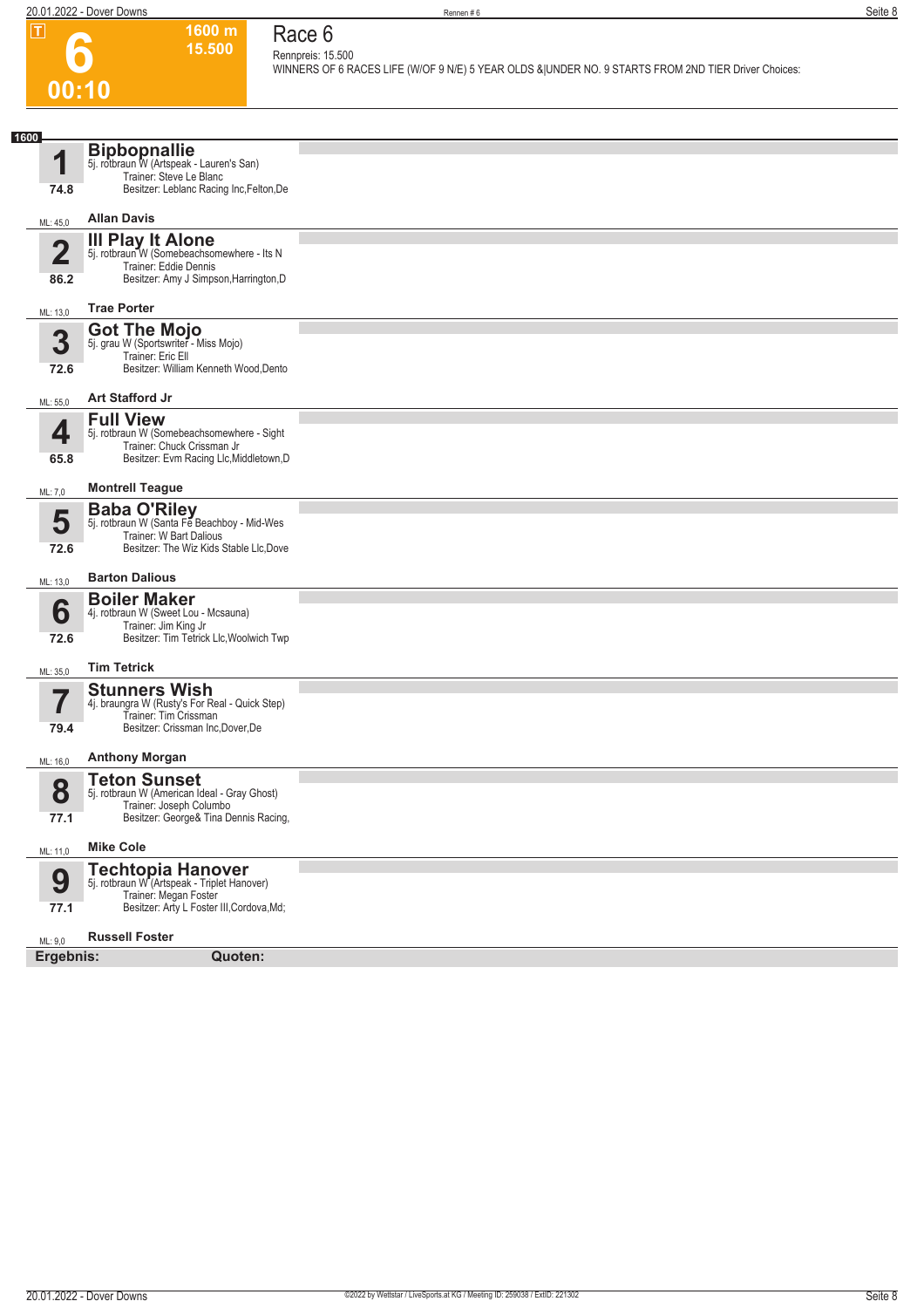# **7 00:30**

**Race 7**

**Rennpreis: 17.000**

**1600 m 17.000** 

**CLAIMING PRICE \$25,000 NO. 9 STARTS FROM 2ND TIER|Driver Choices: Anthony Morgan 4 over 3,8 Art Stafford Jr|6 over 5** 

| 1600      |                                                                                                                                                       |  |
|-----------|-------------------------------------------------------------------------------------------------------------------------------------------------------|--|
| 1         | Jk Objection<br>4j. rotbraun W (Jk Endofanera - Nashville Blue<br>Trainer: Robert Reeser                                                              |  |
| 74.8      | Besitzer: Robert S Reeser, Milford, De; T                                                                                                             |  |
| ML: 11,0  | <b>Corey Callahan</b>                                                                                                                                 |  |
| ŋ<br>74.8 | <b>Lyons Music</b><br>5j. rotbraun W (A Rocknroll Dance - Mcgibson)<br>Trainer: Tyler Davis<br>Besitzer: Tyler Edward Davis, Smyrna,                  |  |
|           | <b>Allan Davis</b>                                                                                                                                    |  |
| ML: 45,0  | <b>Purple Poet</b>                                                                                                                                    |  |
| 3<br>72.6 | 6j. rotbraun W (Stonebridge Terror - Real Girli<br>Trainer: Willard Reynolds<br>Besitzer: Howard C & Linda G Dege, Se                                 |  |
| ML: 7,0   | <b>Tim Tetrick</b>                                                                                                                                    |  |
| 4<br>79.4 | <b>Automatic Dragon</b><br>8j. grau W (Art Director - Dragon Woman)<br>Trainer: Darren Ferrell<br>Besitzer: Darren E Ferrell, Delmar, Md              |  |
| ML: 55,0  | <b>Anthony Morgan</b>                                                                                                                                 |  |
| 5<br>65.8 | <b>Major Key</b><br>8j. rotbraun W (Art Major - Capri Hanover)<br>Trainer: Michael Davis<br>Besitzer: Michael R Cannon, Lincoln, De                   |  |
| ML: 9,0   | <b>Montrell Teague</b>                                                                                                                                |  |
| 6<br>72.6 | <b>Anythingforlove A</b><br>10j. rotbraun W (Rock N Roll Heaven - The Pe<br>Trainer: Adrian Wisher<br>Besitzer: Adrian A Wisher, Mountain To          |  |
| ML: 13,0  | <b>Art Stafford Jr</b>                                                                                                                                |  |
| –         | <b>Shady's Shark Bait</b><br>6j. rotbraun W (Shadyshark Hanover - Miss Gr<br>Trainer: Wayne Givens<br>Besitzer: Legacy Racing Of De Inc, Sea          |  |
| 65.8      |                                                                                                                                                       |  |
| ML: 16,0  | <b>Jason Thompson</b>                                                                                                                                 |  |
| 8         | Lifetime Delight<br>6j. rotbraun W (Bettor's Delight - Lifetime Mem<br>Trainer: Brooks Gray                                                           |  |
| 72.6      | Besitzer: Ronald F Davis, Selbyville, De                                                                                                              |  |
| ML: 13,0  | <b>Pat Berry</b>                                                                                                                                      |  |
| 9<br>72.6 | <b>Itaintezbeincheesy</b><br>6j. rotbraun W (Betterthancheddar - Pink Shee<br>Trainer: Joseph Hundertpfund Jr<br>Besitzer: William L Sartin, Bear, De |  |
| ML: 35,0  | Geo. Napolitano Jr                                                                                                                                    |  |
| Ergebnis: | Quoten:                                                                                                                                               |  |
|           |                                                                                                                                                       |  |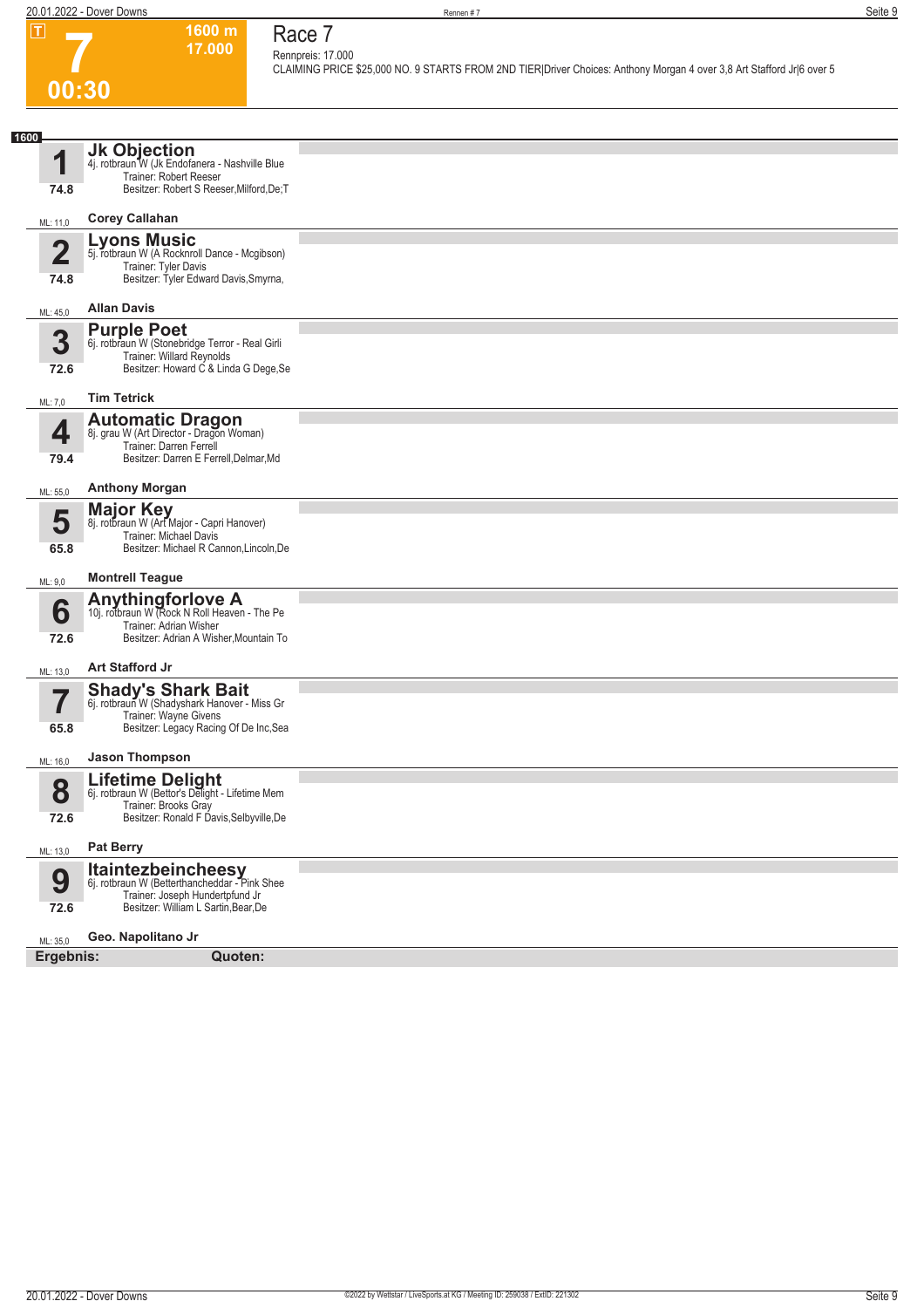**1600 m**

**Race 8**

**8** 

| 00:50<br>1600<br><b>Can We Dance</b><br>1<br>6j. rotbraun W (A Rocknroll Dance - Penny For<br>Trainer: William Wagenhoffer<br>Besitzer: Wagenhoffer Racing Llc, Harri<br>79.4<br>Jason Lynch<br>ML: 13,0<br>Voyager<br>6j. rotbraun W (Captaintreacherous - Shebesti<br>$\overline{\mathbf{2}}$<br>Trainer: Robert W Clark<br>Besitzer: Tina K Clark, Milford, De; Kova<br>72.6<br><b>Tim Tetrick</b><br>ML: 45,0<br><b>Mcneil Z Tam</b><br>3<br>5j. rotbraun W (Sweet Lou - Taiya Hanover)<br>Trainer: Anthony Defrancesco Iv<br>Besitzer: William O Daggett Jr, Malvern,<br>79.4<br><b>Anthony Morgan</b><br>ML: 13,0<br>Givenupdreaming<br>11j. rotbraun H (If I Can Dream - Ain't Given U<br>4<br>27.10 Grvr<br>8<br>1600<br>94,7 Shepherd Robert H<br>Hezarambler, Sanchezbluechip, Ziggysky<br>Trainer: Chuck Crissman Jr<br>$\overline{\mathbf{r}}$<br>14.10 Grvr<br>1600<br>29,4 Holliday Ryan L<br>Conflictdiamond, Elspartacus, Badfox<br>Besitzer: David R Hamm, Dagsboro, De; 29.09 Grvr<br>65.8<br>6<br>20,7 Henry Travis J<br>1600<br>13.09 Grvr<br>5<br>1600<br>7,3 Plante Jean R<br>Badfox, Carlj-, Northernjuno+<br><b>Montrell Teague</b><br>30.08 Grvr<br>4<br>1600<br>8.4 Plante Jean Rene<br>Jimmyssecret, Carlj, Bsantannaslove<br>ML: 9,0<br><b>Jk Wildfire</b><br>5<br>7j. rotbraun W (Somebeachsomewhere - Bittor<br>Trainer: Wayne Givens<br>Besitzer: Legacy Racing Of De Inc, Sea<br>74.8<br><b>Allan Davis</b><br>ML: 35,0<br>See You Tuesday<br>9j. rotbraun W (Western Terror - Maytime Hall)<br>6<br>Trainer: Ross Wolfenden<br>Besitzer: David L Banks, Dagsboro, De<br>83.9<br><b>Ross Wolfenden</b><br>ML: 7,0<br><b>Bills Fella</b><br>7<br>8j. rotbraun W (Artistic Fella - Lucky Louisa)<br>Trainer: Joseph Columbo<br>Besitzer: George& Tina Dennis Racing,<br>77.1<br><b>Mike Cole</b><br>ML: 11,0<br><b>Proper One</b><br>8<br>8j. rotbraun W (Proper Respect - Jk Glory Day<br>Trainer: Carlo Poliseno<br>Besitzer: Louis W Tomczak Jr, Dover, D<br>72.6<br><b>Pat Berry</b><br>ML: 55,0<br>Ergebnis:<br>Quoten: | 8.000 | Rennpreis: 8.000 |  | NW \$7,001 (DE \$8,401) LAST 5 STARTS Driver Choices: Tim Tetrick 2 over 3 |                                            |
|------------------------------------------------------------------------------------------------------------------------------------------------------------------------------------------------------------------------------------------------------------------------------------------------------------------------------------------------------------------------------------------------------------------------------------------------------------------------------------------------------------------------------------------------------------------------------------------------------------------------------------------------------------------------------------------------------------------------------------------------------------------------------------------------------------------------------------------------------------------------------------------------------------------------------------------------------------------------------------------------------------------------------------------------------------------------------------------------------------------------------------------------------------------------------------------------------------------------------------------------------------------------------------------------------------------------------------------------------------------------------------------------------------------------------------------------------------------------------------------------------------------------------------------------------------------------------------------------------------------------------------------------------------------------------------------------------------------------------------------------------------------------------------------------------------------------------------------------------------------------------------------------------------------------------------------------------------------------------------------------------------------------------------------------------------|-------|------------------|--|----------------------------------------------------------------------------|--------------------------------------------|
|                                                                                                                                                                                                                                                                                                                                                                                                                                                                                                                                                                                                                                                                                                                                                                                                                                                                                                                                                                                                                                                                                                                                                                                                                                                                                                                                                                                                                                                                                                                                                                                                                                                                                                                                                                                                                                                                                                                                                                                                                                                            |       |                  |  |                                                                            |                                            |
|                                                                                                                                                                                                                                                                                                                                                                                                                                                                                                                                                                                                                                                                                                                                                                                                                                                                                                                                                                                                                                                                                                                                                                                                                                                                                                                                                                                                                                                                                                                                                                                                                                                                                                                                                                                                                                                                                                                                                                                                                                                            |       |                  |  |                                                                            |                                            |
|                                                                                                                                                                                                                                                                                                                                                                                                                                                                                                                                                                                                                                                                                                                                                                                                                                                                                                                                                                                                                                                                                                                                                                                                                                                                                                                                                                                                                                                                                                                                                                                                                                                                                                                                                                                                                                                                                                                                                                                                                                                            |       |                  |  |                                                                            |                                            |
|                                                                                                                                                                                                                                                                                                                                                                                                                                                                                                                                                                                                                                                                                                                                                                                                                                                                                                                                                                                                                                                                                                                                                                                                                                                                                                                                                                                                                                                                                                                                                                                                                                                                                                                                                                                                                                                                                                                                                                                                                                                            |       |                  |  |                                                                            |                                            |
|                                                                                                                                                                                                                                                                                                                                                                                                                                                                                                                                                                                                                                                                                                                                                                                                                                                                                                                                                                                                                                                                                                                                                                                                                                                                                                                                                                                                                                                                                                                                                                                                                                                                                                                                                                                                                                                                                                                                                                                                                                                            |       |                  |  |                                                                            |                                            |
|                                                                                                                                                                                                                                                                                                                                                                                                                                                                                                                                                                                                                                                                                                                                                                                                                                                                                                                                                                                                                                                                                                                                                                                                                                                                                                                                                                                                                                                                                                                                                                                                                                                                                                                                                                                                                                                                                                                                                                                                                                                            |       |                  |  |                                                                            |                                            |
|                                                                                                                                                                                                                                                                                                                                                                                                                                                                                                                                                                                                                                                                                                                                                                                                                                                                                                                                                                                                                                                                                                                                                                                                                                                                                                                                                                                                                                                                                                                                                                                                                                                                                                                                                                                                                                                                                                                                                                                                                                                            |       |                  |  |                                                                            |                                            |
|                                                                                                                                                                                                                                                                                                                                                                                                                                                                                                                                                                                                                                                                                                                                                                                                                                                                                                                                                                                                                                                                                                                                                                                                                                                                                                                                                                                                                                                                                                                                                                                                                                                                                                                                                                                                                                                                                                                                                                                                                                                            |       |                  |  |                                                                            |                                            |
|                                                                                                                                                                                                                                                                                                                                                                                                                                                                                                                                                                                                                                                                                                                                                                                                                                                                                                                                                                                                                                                                                                                                                                                                                                                                                                                                                                                                                                                                                                                                                                                                                                                                                                                                                                                                                                                                                                                                                                                                                                                            |       |                  |  |                                                                            | Conflictdiamond, Elmissbarracuda, Fourlane |
|                                                                                                                                                                                                                                                                                                                                                                                                                                                                                                                                                                                                                                                                                                                                                                                                                                                                                                                                                                                                                                                                                                                                                                                                                                                                                                                                                                                                                                                                                                                                                                                                                                                                                                                                                                                                                                                                                                                                                                                                                                                            |       |                  |  |                                                                            |                                            |
|                                                                                                                                                                                                                                                                                                                                                                                                                                                                                                                                                                                                                                                                                                                                                                                                                                                                                                                                                                                                                                                                                                                                                                                                                                                                                                                                                                                                                                                                                                                                                                                                                                                                                                                                                                                                                                                                                                                                                                                                                                                            |       |                  |  |                                                                            |                                            |
|                                                                                                                                                                                                                                                                                                                                                                                                                                                                                                                                                                                                                                                                                                                                                                                                                                                                                                                                                                                                                                                                                                                                                                                                                                                                                                                                                                                                                                                                                                                                                                                                                                                                                                                                                                                                                                                                                                                                                                                                                                                            |       |                  |  |                                                                            |                                            |
|                                                                                                                                                                                                                                                                                                                                                                                                                                                                                                                                                                                                                                                                                                                                                                                                                                                                                                                                                                                                                                                                                                                                                                                                                                                                                                                                                                                                                                                                                                                                                                                                                                                                                                                                                                                                                                                                                                                                                                                                                                                            |       |                  |  |                                                                            |                                            |
|                                                                                                                                                                                                                                                                                                                                                                                                                                                                                                                                                                                                                                                                                                                                                                                                                                                                                                                                                                                                                                                                                                                                                                                                                                                                                                                                                                                                                                                                                                                                                                                                                                                                                                                                                                                                                                                                                                                                                                                                                                                            |       |                  |  |                                                                            |                                            |
|                                                                                                                                                                                                                                                                                                                                                                                                                                                                                                                                                                                                                                                                                                                                                                                                                                                                                                                                                                                                                                                                                                                                                                                                                                                                                                                                                                                                                                                                                                                                                                                                                                                                                                                                                                                                                                                                                                                                                                                                                                                            |       |                  |  |                                                                            |                                            |
|                                                                                                                                                                                                                                                                                                                                                                                                                                                                                                                                                                                                                                                                                                                                                                                                                                                                                                                                                                                                                                                                                                                                                                                                                                                                                                                                                                                                                                                                                                                                                                                                                                                                                                                                                                                                                                                                                                                                                                                                                                                            |       |                  |  |                                                                            |                                            |
|                                                                                                                                                                                                                                                                                                                                                                                                                                                                                                                                                                                                                                                                                                                                                                                                                                                                                                                                                                                                                                                                                                                                                                                                                                                                                                                                                                                                                                                                                                                                                                                                                                                                                                                                                                                                                                                                                                                                                                                                                                                            |       |                  |  |                                                                            |                                            |
|                                                                                                                                                                                                                                                                                                                                                                                                                                                                                                                                                                                                                                                                                                                                                                                                                                                                                                                                                                                                                                                                                                                                                                                                                                                                                                                                                                                                                                                                                                                                                                                                                                                                                                                                                                                                                                                                                                                                                                                                                                                            |       |                  |  |                                                                            |                                            |
|                                                                                                                                                                                                                                                                                                                                                                                                                                                                                                                                                                                                                                                                                                                                                                                                                                                                                                                                                                                                                                                                                                                                                                                                                                                                                                                                                                                                                                                                                                                                                                                                                                                                                                                                                                                                                                                                                                                                                                                                                                                            |       |                  |  |                                                                            |                                            |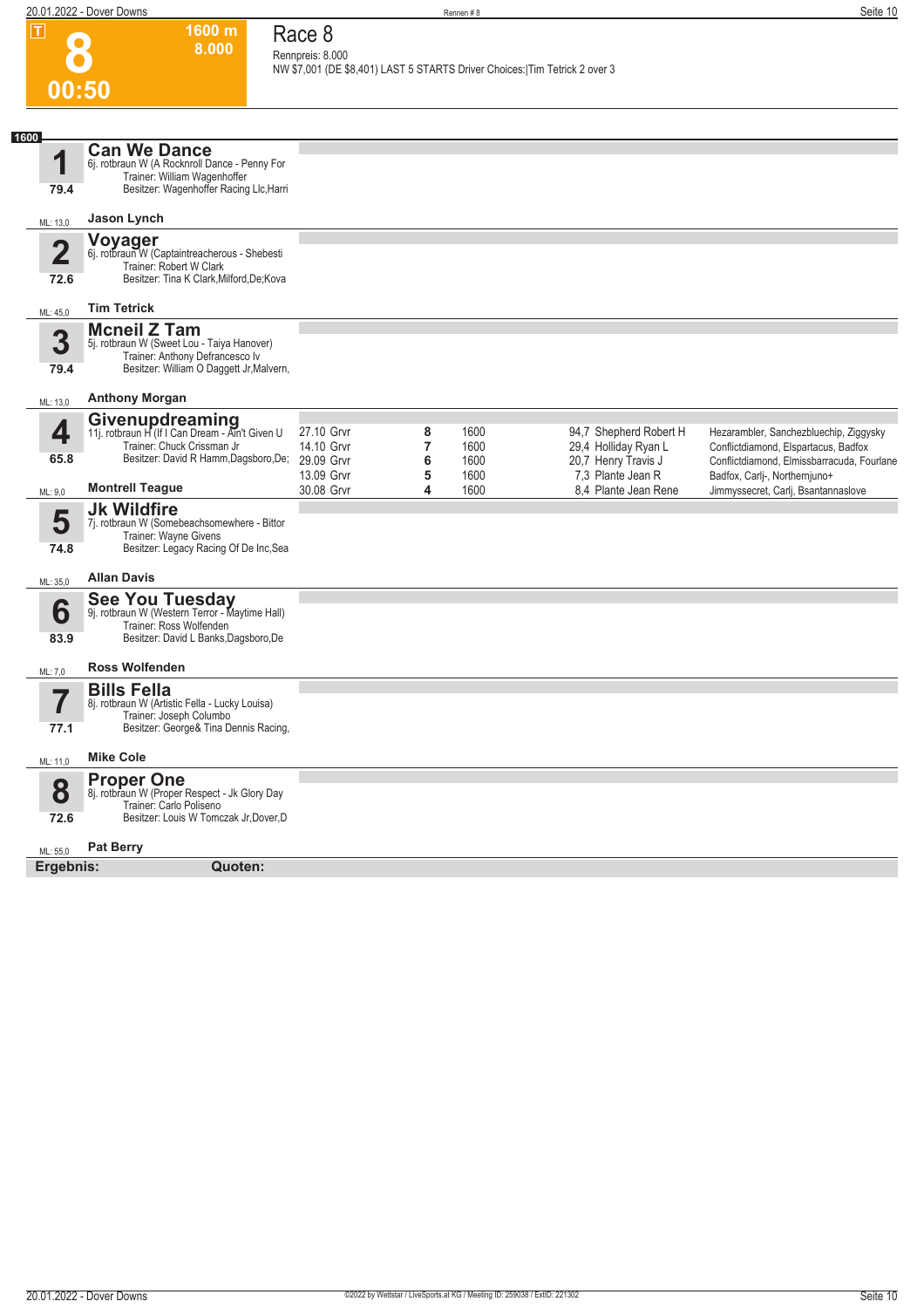**01:10**

**9**

**1600 m 17.000**  **Race 9**

**Rennpreis: 17.000**

WINNERS OVER \$8,000 (DE \$9,600) LAST 5 STARTS ORIWINNERS OVER \$100,000 LIFETIME NO. 9 STARTS FROM 2ND TIER|Driver<br>Choices: Tim Tetrick 5 over 8 Art Stafford Jr 2 over 9 No. 5 Bettim Again - 1st Time Lasix

| 1600                            |                                                                                                                                               |  |
|---------------------------------|-----------------------------------------------------------------------------------------------------------------------------------------------|--|
| 4<br>81.6                       | <b>Big City Bud</b><br>6j. rotbraun W (Western Ideal - Madam Count<br>Trainer: Jason Skinner<br>Besitzer: Jason T & Susan Marie Skinn         |  |
|                                 | <b>Victor Kirby</b>                                                                                                                           |  |
| ML: 7,0                         |                                                                                                                                               |  |
| $\overline{\mathbf{2}}$         | <b>Tyronsbitoflemon N</b><br>6j. grau W (Sportswriter - Tyron's Alive)<br>Trainer: Joshua Parker                                              |  |
| 72.6                            | Besitzer: Nanticoke Rcg, Sfrd, De; S Mes                                                                                                      |  |
| ML: 9,0                         | <b>Art Stafford Jr</b>                                                                                                                        |  |
| 3<br>74.8                       | <b>Mcboogitty</b><br>8j. grau W (Mcardle - Real Nasty)<br>Trainer: Gary Ewing<br>Besitzer: Gary E Ewing, Easton, Md; Joh                      |  |
| ML: 13,0                        | <b>Corey Callahan</b>                                                                                                                         |  |
| 4                               | <b>Sprocket</b><br>7j. rotbraun W (Sportswriter - Rocket Time)                                                                                |  |
| 72.6                            | Trainer: Traci Berry<br>Besitzer: Edwin F Gannon Jr, Dover, De                                                                                |  |
| ML: 55,0                        | <b>Pat Berry</b>                                                                                                                              |  |
| 5<br>72.6                       | <b>Bettim Again</b><br>4j. grau W (Malicious - Bettim Laura)<br>Trainer: Jim King Jr<br>Besitzer: Jeffrey S Lilley, Pe; D Blair Ma            |  |
| ML: 11,0                        | <b>Tim Tetrick</b>                                                                                                                            |  |
| 6<br>68.0                       | <b>Rickybobbynthehaus</b><br>6j. rotbraun W (American Ideal - Molly Can Do<br>Trainer: Ronald Malone<br>Besitzer: Ronald C & Heather L Malone |  |
| ML: 16,0                        | <b>Roger Plante Jr</b>                                                                                                                        |  |
| $\overline{\mathbf{7}}$<br>65.8 | <b>Movin' On Up</b><br>7j. rotbraun W (Bettor's Delight - Green Space<br>Trainer: Chuck Crissman Jr<br>Besitzer: David R Hamm, Dagsboro, De;  |  |
| ML: 35,0                        | <b>Montrell Teague</b>                                                                                                                        |  |
| 8<br>83.9                       | <b>Thatswhatisaid N</b><br>8j. rotbraun W (Well Said - Shakeilah)<br>Trainer: Timmie Griffith<br>Besitzer: Forrest L Bartlett, Shiloh, Nc     |  |
| ML: 45,0                        | <b>Luke Hanners</b>                                                                                                                           |  |
| 9<br>79.4                       | <b>Numbered Account</b><br>6j. rotbraun W (Roddy's Bags Again - Matham<br>Trainer: Dylan Davis<br>Besitzer: Cathy J Dessert, Vadnais Heig     |  |
| ML: 13,0                        | <b>Anthony Morgan</b>                                                                                                                         |  |
| Ergebnis:                       | Quoten:                                                                                                                                       |  |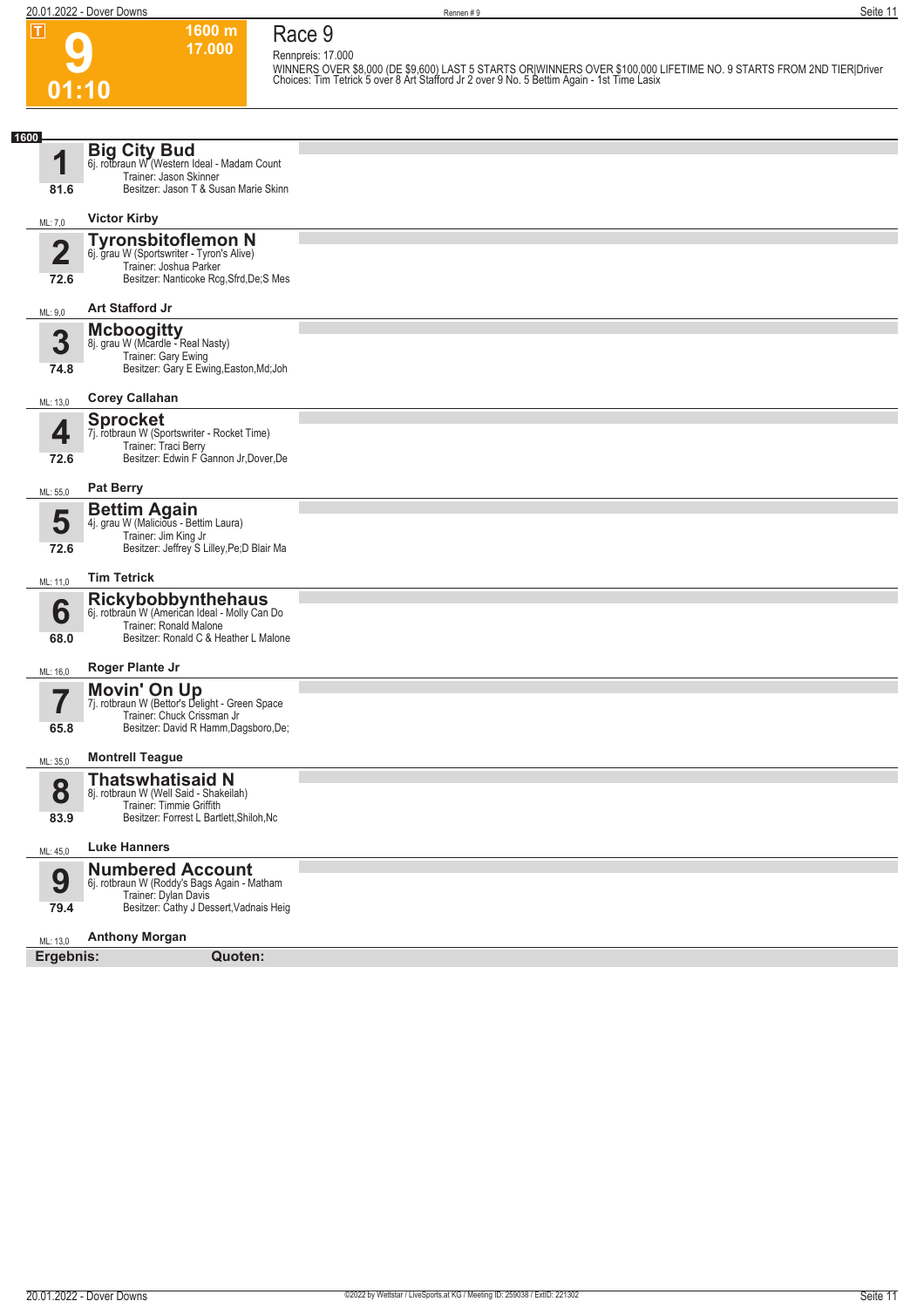$\boxed{\mathbf{I}}$ 

**1600 m 19.000**  **Race 10**

| ய                       | 1999 H.L<br>19.000                                                                         | Race TO                                                                              |
|-------------------------|--------------------------------------------------------------------------------------------|--------------------------------------------------------------------------------------|
|                         |                                                                                            | Rennpreis: 19.000<br>CLAIMING \$30,000 Driver Choices: George Napolitano Jr 1 over 7 |
| 01:30                   |                                                                                            |                                                                                      |
|                         |                                                                                            |                                                                                      |
| 1600                    |                                                                                            |                                                                                      |
| 1                       | <b>American Chrome</b><br>7j. kastanie W (Net Ten Eom - B J's Sunrise)                     |                                                                                      |
|                         | Trainer: Crissy Crissman-Bier<br>Besitzer: Vincent P Ferriero Jr, Deland,                  |                                                                                      |
| 72.6                    |                                                                                            |                                                                                      |
| ML: 9,0                 | Geo. Napolitano Jr                                                                         |                                                                                      |
| $\overline{\mathbf{2}}$ | <b>Flying Wingard A</b><br>9j. kastanie W (Badlands Hanover - Truffieres)                  |                                                                                      |
|                         | Trainer: Wayne Givens                                                                      |                                                                                      |
| 74.8                    | Besitzer: Legacy Racing Of De Inc, Sea                                                     |                                                                                      |
| ML: 13,0                | <b>Allan Davis</b>                                                                         |                                                                                      |
| 3                       | <b>Gunslinger Hill</b><br>7j. rotbraun W (Bettor's Delight - World Of Her                  |                                                                                      |
|                         | Trainer: Jason Lynch                                                                       |                                                                                      |
| 79.4                    | Besitzer: Jason T Lynch, Delmar, De                                                        |                                                                                      |
| ML: 45,0                | Jason Lynch                                                                                |                                                                                      |
| 4                       | <b>All Night Party</b><br>7j. rotbraun W (American Ideal - One Last Kiss                   |                                                                                      |
|                         | Trainer: Joseph Columbo                                                                    |                                                                                      |
| 77.1                    | Besitzer: George& Tina Dennis Racing,                                                      |                                                                                      |
| ML: 13,0                | <b>Mike Cole</b>                                                                           |                                                                                      |
| 5                       | Never Say Never N<br>9j. rotbraun H (Bettor's Delight - Maid In Splen                      |                                                                                      |
|                         | Trainer: A Bobby Glassmeyer                                                                |                                                                                      |
| 72.6                    | Besitzer: Andrew R Glassmeyer, Dover,                                                      |                                                                                      |
| ML: 55,0                | <b>Pat Berry</b>                                                                           |                                                                                      |
|                         | <b>Dubious Claim</b>                                                                       |                                                                                      |
| 6                       | 8j. rotbraun W (Western Terror - Gadgets To<br>Trainer: Bart Bradley                       |                                                                                      |
| 79.4                    | Besitzer: Vincent S & Bart A Bradley, La                                                   |                                                                                      |
| ML: 35,0                | <b>Anthony Morgan</b>                                                                      |                                                                                      |
|                         | <b>Highland Tartan</b>                                                                     |                                                                                      |
|                         | 11j. grau W (Major In Art - Htf Cocoa)<br>Trainer: Daniel Munson                           |                                                                                      |
| 74.8                    | Besitzer: Aaron T Jester, Dover, De                                                        |                                                                                      |
| ML: 11,0                | <b>Corey Callahan</b>                                                                      |                                                                                      |
|                         | <b>Monty's Play</b><br>7j. grau W (Shadow Play - Shark Lady)<br>Trainer: Chuck Crissman Jr |                                                                                      |
| 8                       |                                                                                            |                                                                                      |
| 65.8                    | Besitzer: Mark Salerno, Felton, De                                                         |                                                                                      |
| ML: 7,0                 | <b>Montrell Teague</b>                                                                     |                                                                                      |
| Ergebnis:               | Quoten:                                                                                    |                                                                                      |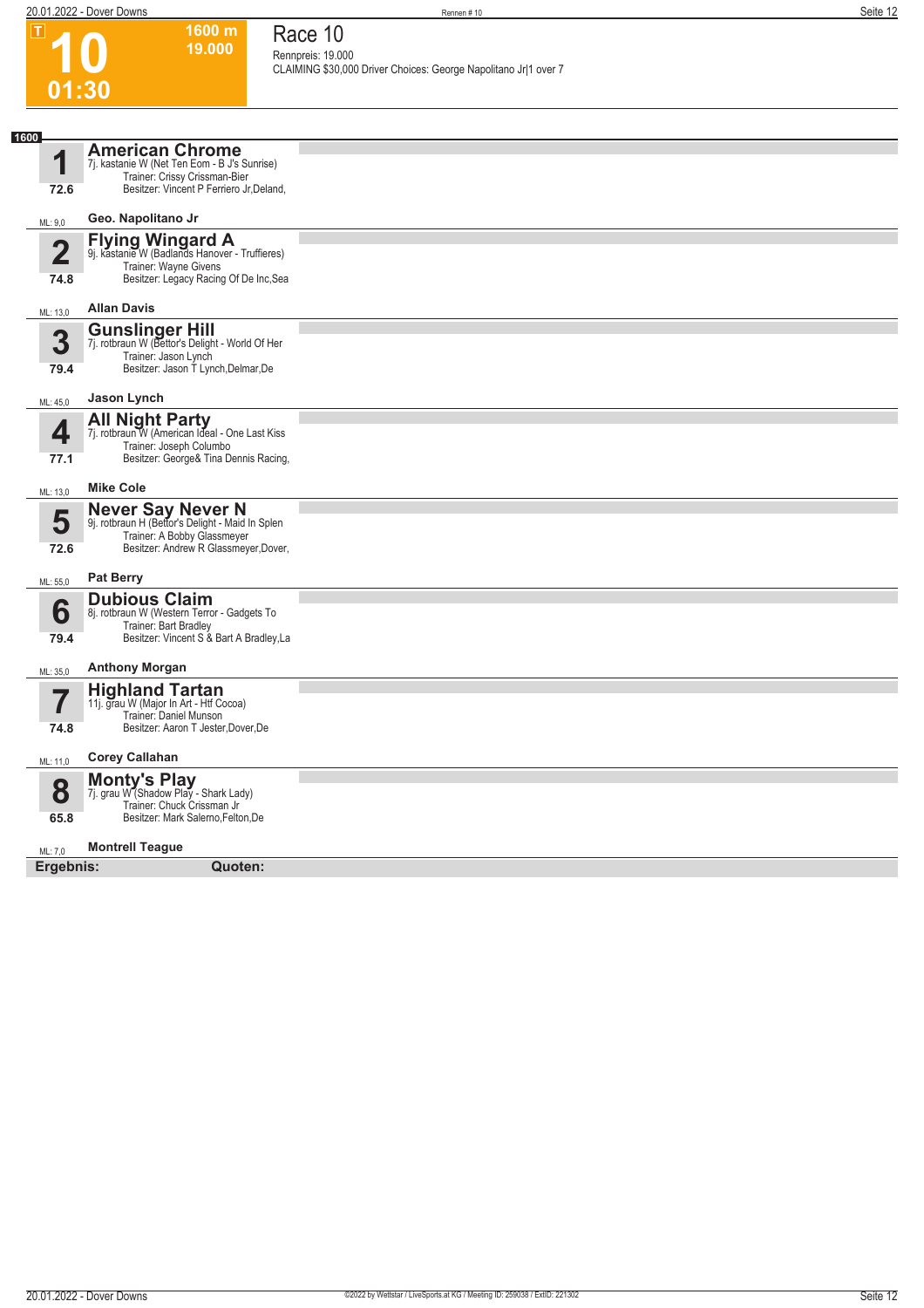**11**

 $\boxed{1}$ 

**01:50**

#### **1600 m 17.000 Race 11**

**Rennpreis: 17.000 WINNERS OVER \$8,000 (DE \$9,600) LAST 5 STARTS OR|WINNERS OVER \$100,000 LIFETIME NO. 9 STARTS FROM 2ND TIER|Driver Choices: Tim Tetrick 3 over 9** 

| 1600                    |                                                                                  |  |
|-------------------------|----------------------------------------------------------------------------------|--|
|                         | <b>Tiger Thompson N</b><br>9j. rotbraun W (Big Jim - Aziza)                      |  |
|                         | Trainer: Joshua Parker                                                           |  |
| 72.6                    | Besitzer: Nanticoke Rcg, Sfrd, De; J Park                                        |  |
| ML: 13,0                | Art Stafford Jr                                                                  |  |
| $\overline{\mathbf{2}}$ | <b>Bodega Bay</b><br>7j. rotbraun W (Vintage Master - Nikki Beach)               |  |
|                         | Trainer: Gary Ewing                                                              |  |
| 79.4                    | Besitzer: Gary E Ewing, Easton, Md                                               |  |
| ML: 13,0                | <b>Anthony Morgan</b>                                                            |  |
| 3                       | <b>U S Captain</b><br>6j. rotbraun H <sup>"</sup> (Captaintreacherous - American |  |
|                         | Trainer: Timmie Griffith                                                         |  |
| 72.6                    | Besitzer: Forrest L Bartlett, Shiloh, Nc                                         |  |
| ML: 45,0                | <b>Tim Tetrick</b>                                                               |  |
| 4                       | <b>Itsrockandroll A</b><br>7j. rotbraun W (A Rocknroll Dance - Miss Wort         |  |
|                         | Trainer: Dylan Davis                                                             |  |
| 74.8                    | Besitzer: Michael Casalino Jr, Freehold,                                         |  |
| ML: 7,0                 | <b>Corey Callahan</b>                                                            |  |
| 5                       | <b>Sugartown</b><br>6j. rotbraun W (Sportswriter - Sweet Lady Jan                |  |
|                         | Trainer: Chuck Crissman Jr                                                       |  |
| 65.8                    | Besitzer: Rodney M Long, Salisbury, Md                                           |  |
| ML: 35,0                | <b>Montrell Teague</b>                                                           |  |
|                         | <b>Balder Son</b>                                                                |  |
| 6                       | 6j. rotbraun W (Betterthancheddar - Epic)<br>Trainer: Joseph Columbo             |  |
| 77.1                    | Besitzer: George& Tina Dennis Racing,                                            |  |
| ML: 16,0                | <b>Mike Cole</b>                                                                 |  |
|                         | Keep On Rocking A<br>10j. rotbraun W (Rocknroll Hanover - Golden F               |  |
|                         | Trainer: Chris Scicluna                                                          |  |
| 72.6                    | Besitzer: Chris J Scicluna, Frederica, De                                        |  |
| ML: 11,0                | <b>Pat Berry</b>                                                                 |  |
|                         | <b>Rockin N Talkin</b>                                                           |  |
| 8                       | 6j. rotbraun W (Custard The Dragon - Shes Ju<br>Trainer: Wayne Givens            |  |
| 81.6                    | Besitzer: Carolyn A Mac Isaac, Milton, O                                         |  |
| ML: 55,0                | <b>Victor Kirby</b>                                                              |  |
|                         | <b>Trojan Banner N</b><br>7j. grau H (Bettor's Delight - Caitlin Banner)         |  |
| 9                       | Trainer: Jim King Jr                                                             |  |
| 74.8                    | Besitzer: Jo Ann Looney-King, Harringt                                           |  |
| ML: 9,0                 | <b>Allan Davis</b>                                                               |  |
| Ergebnis:               | Quoten:                                                                          |  |
|                         |                                                                                  |  |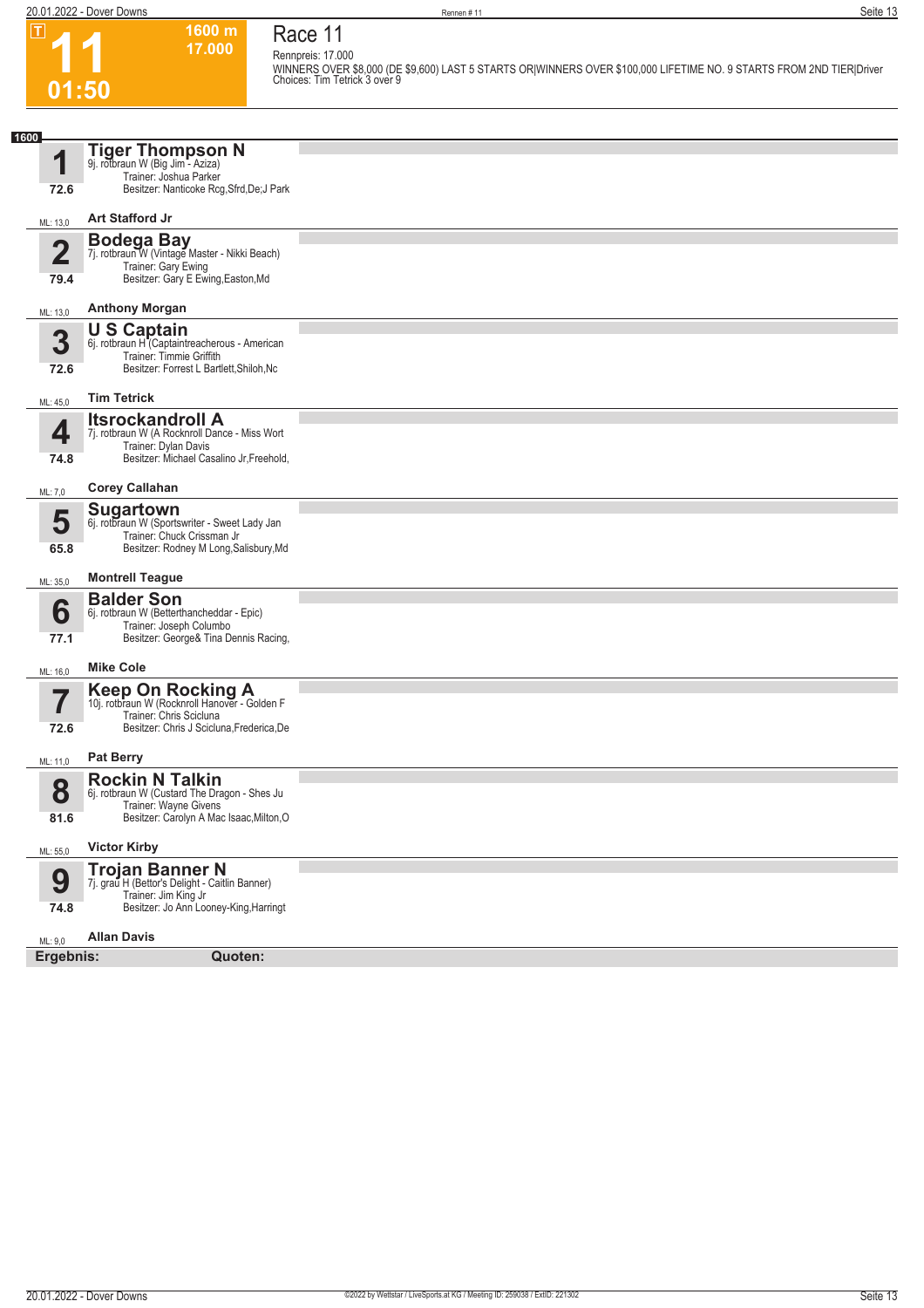**12**

 $\boxed{1}$ 

**02:10**

**Race 12**

**Rennpreis: 28.500**

**1600 m 28.500** 

**BLUE HEN / OPEN HANDICAP POST POSITION #8 ASSIGNED NO.|9 STARTS FROM 2ND TIER Driver Choices: Tim Tetrick 9|over 3,8 Corey Callahan 2 over 7** 

| 1600                    |                                                                                                                  |  |
|-------------------------|------------------------------------------------------------------------------------------------------------------|--|
| 1                       | <b>Island Of The Sea</b>                                                                                         |  |
|                         | 5j. rotbraun W (Always A Virgin - Trinity Island<br>Trainer: Eric Ell<br>Besitzer: Eric & Lisa R Ell, Denton, Md |  |
| 72.6                    |                                                                                                                  |  |
| ML: 35,0                | Geo. Napolitano Jr                                                                                               |  |
| $\overline{\mathbf{2}}$ | <b>Bo Mach</b><br>7j. rotbraun W (Mach Three - Magnify This)                                                     |  |
| 74.8                    | Trainer: Dylan Davis<br>Besitzer: Howard A Taylor, Philadelphia                                                  |  |
| ML: 9,0                 | <b>Corey Callahan</b>                                                                                            |  |
|                         | <b>Justasec N</b>                                                                                                |  |
| 3                       | 7j. grau W (Big Jim - Triple Sec)<br>Trainer: Timmie Griffith                                                    |  |
| 65.8                    | Besitzer: Forrest L Bartlett, Shiloh, Nc                                                                         |  |
| ML: 13,0                | <b>Montrell Teague</b>                                                                                           |  |
| 4                       | <b>Penzance Hanover</b><br>8j. rotbraun W (Somebeachsomewhere - Plati                                            |  |
| 72.6                    | Trainer: Art Stafford Jr<br>Besitzer: Arthur C Stafford Jr, Felton, De                                           |  |
|                         | <b>Art Stafford Jr</b>                                                                                           |  |
| ML: 55,0                | <b>Rose Run Uriah</b>                                                                                            |  |
| 5                       | 6j. rotbraun W (Jereme's Jet - A And Gs Finest<br>Trainer: A Bobby Glassmeyer                                    |  |
| 72.6                    | Besitzer: Andrew R Glassmeyer, Dover,                                                                            |  |
| ML: 45,0                | <b>Pat Berry</b>                                                                                                 |  |
| 6                       | Ji Flynn<br>9j. rotbraun W (Western Ideal - Allamerican Co                                                       |  |
|                         | Trainer: Chuck Crissman Jr                                                                                       |  |
| 74.8                    | Besitzer: David R Hamm, Dagsboro, De;                                                                            |  |
| ML: 7,0                 | <b>Allan Davis</b>                                                                                               |  |
| 7                       | <b>Slick Tony</b><br>7j. rotbraun H (No Spin Zone - Queen Kathy)                                                 |  |
| 79.4                    | Trainer: Nola Leager<br>Besitzer: Nola L Leager, Sudlersville, Md                                                |  |
| ML: 13,0                | Jason Lynch                                                                                                      |  |
|                         | <b>Southwind Ozzi</b>                                                                                            |  |
| 8                       | 6j. rotbraun H (Somebeachsomewhere - South<br>Trainer: Bill Mac Kenzie                                           |  |
| 79.4                    | Besitzer: Vincent A Ali Jr, Old Bridge, Nj;                                                                      |  |
| ML: 13,0                | <b>Anthony Morgan</b>                                                                                            |  |
| 9                       | <b>Caviart Eden</b><br>5j. rotbraun W (Somebeachsomewhere - Cavi                                                 |  |
| 72.6                    | Trainer: Darren Taneyhill<br>Besitzer: Eric A Prevost, Boynton Beac                                              |  |
| ML: 11,0                | <b>Tim Tetrick</b>                                                                                               |  |
| Ergebnis:               | Quoten:                                                                                                          |  |